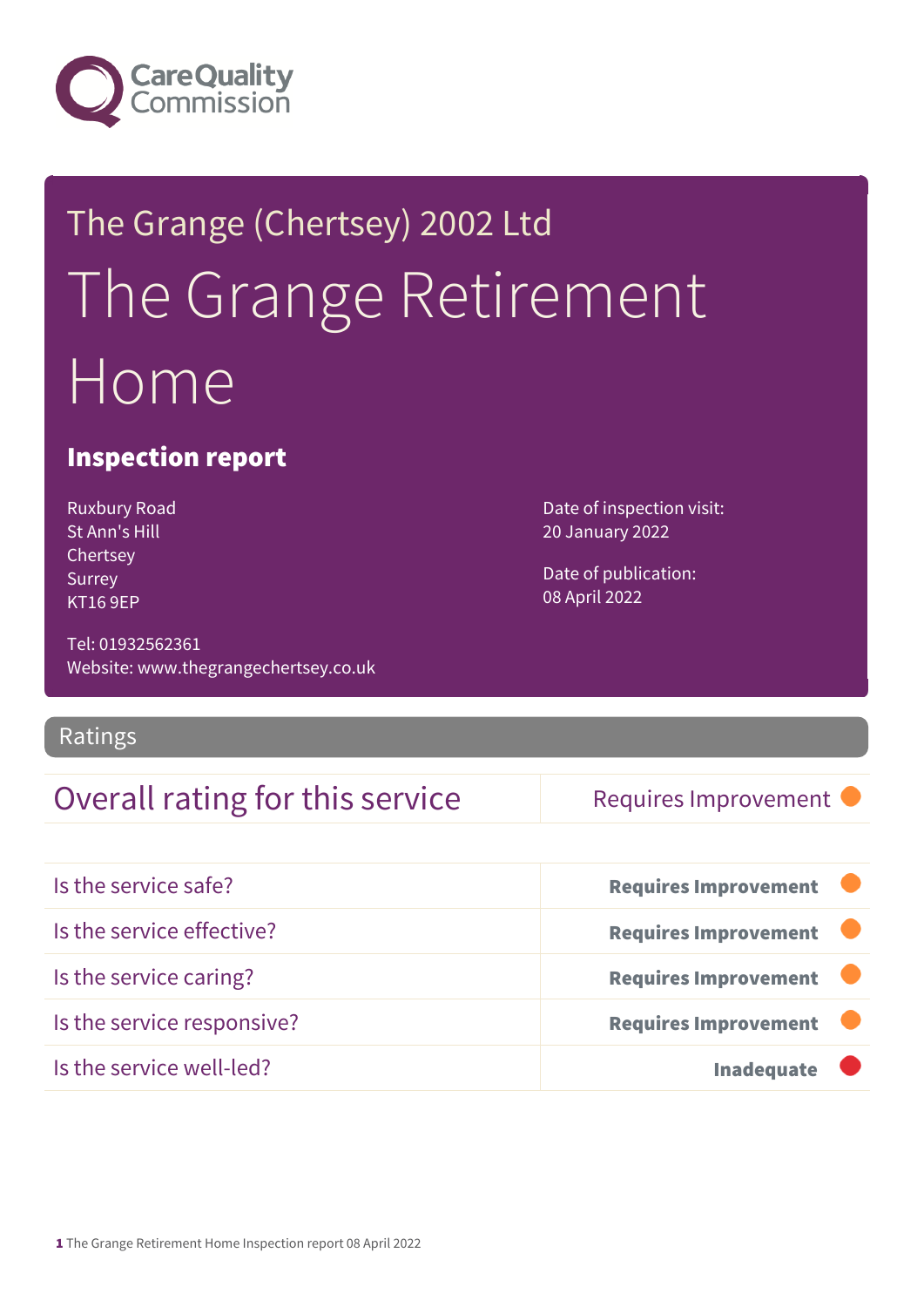## Summary of findings

### Overall summary

#### About the service

The Grange Retirement Home is a care home providing accommodation, personal and nursing care to up to 62 people in one building. People were living with a range of complex health care needs. This included people living with dementia, diabetes or Parkinson's disease. At the time of our inspection, 54 people were living at the service.

#### People's experience of using this service and what we found

Following our focused inspection in September 2021, we found the registered provider had taken some action to address the concerns we had identified. This included making the accident and incident and safeguarding processes and systems more robust. This helped keep people safe from harm at The Grange.

However, there was an inconsistent approach at the service which meant at times, and for some people, their safety and wellbeing was at risk. Restraint was being used for one person without clear guidance in place and staff did not always ensure they were with people who were at risk of choking when they were eating their meals.

Staff working at the service did not always follow good infection control practices as we saw staff not wearing their masks correctly. In addition, some people's rooms had strong odours and although management were aware of the issue, particularly in relation to one person, they had not taken action to address this.

Although we found sufficient number of staff within the service for the number and dependency of the people living there, deployment was such that some people had to wait for care. This was particularly evident during lunchtime and in regard to one to one engagement for those people who remained in their room to help prevent social isolation.

People were not supported to have maximum choice and control of their lives and staff did not support them in the least restrictive way possible and in their best interests; the policies and systems in the service did not support this practice.

Staff had received additional training since our last inspection and planned supervision had been arranged so they could meet individually with their line manager. However, we observed a lack of care and respect shown towards people by some staff and a lack of interest to enable people to make their own choices. People said staff did not always take time just to talk to them and those people who spent a lot of time in their rooms felt isolated.

People lived in an environment that had not taken people's needs into account as there was a lack of evidence of its suitability for people living with dementia. However, management told us an improvement plan was in place and we will check on this at future inspections.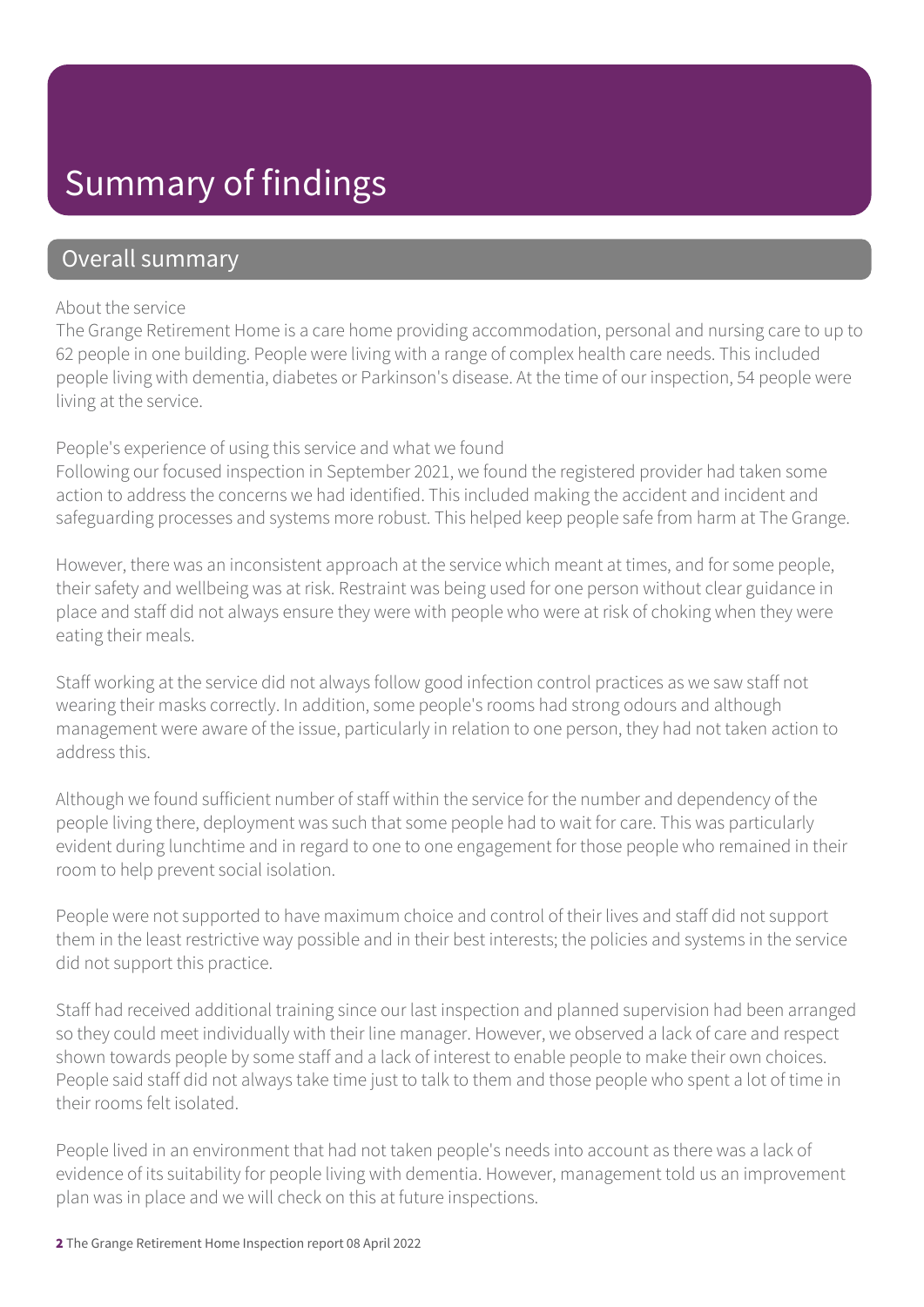Despite audits taking place within the service, we identified shortfalls which had not been identified by those audits. This included a lack of detail in people's care plans and a lack of management oversight of the practices of staff, particularly agency staff.

Governance processes were not effective as they did not help to hold staff to account, keep people safe, protect people's rights and provide good quality care and support. The registered provider had failed to meet the deadline set by them since our last inspection for making improvements and embedding them into practice as we found continued concerns at the service.

Management followed national guidance in relation to testing, visiting and admitting people safely to the service. People received their medicines in line with their prescription as staff followed good medicine management practices.

People received support and input from healthcare professionals when required and they told us they were provided with sufficient food and drink. People said some staff were very caring and we found individual staff knew people well.

People and their relatives were involved in the running of the service and invited to give their views and feedback. Management worked with external agencies to make improvements.

For more details, please see the full report which is on the CQC website at www.cqc.org.uk

#### Rating at last inspection (and update)

We carried out a focused inspection at this service in September 2021 when we inspected on the key questions of Safe, Effective and Well-Led. Prior to that we completed a fully comprehensive inspection in August 2019 covering all key questions. The overall rating for the service following our focused inspection was Requires Improvement and we found breaches of Regulation. We also took enforcement action against the registered provider for a failure to have good governance processes and systems in place, which meant people did not receive a good quality of care. The registered provider completed an action plan after that inspection to show what they would do and by when to improve. We used this action plan at this inspection to see if the registered provider had completed actions in line with the timescales they told us they would.

At this inspection we found that not all breaches of Regulation had been met. We also identified a new breach related to respect and dignity. As we identified shortfalls at the service on the day of inspection, we decided to open out this inspection to a fully comprehensive visit, covering all key questions.

#### Why we inspected

This inspection was carried out to check on actions taken by the registered provider since our last inspection and to see if they had met the breaches of regulation as well as the enforcement action we took. The overall rating for the service has remained as Requires Improvement. This is based on the findings at this inspection.

#### Follow up

We will meet with the provider following this report being published to discuss how they will make changes to ensure they improve their rating to at least Good. We will work with the local authority to monitor progress.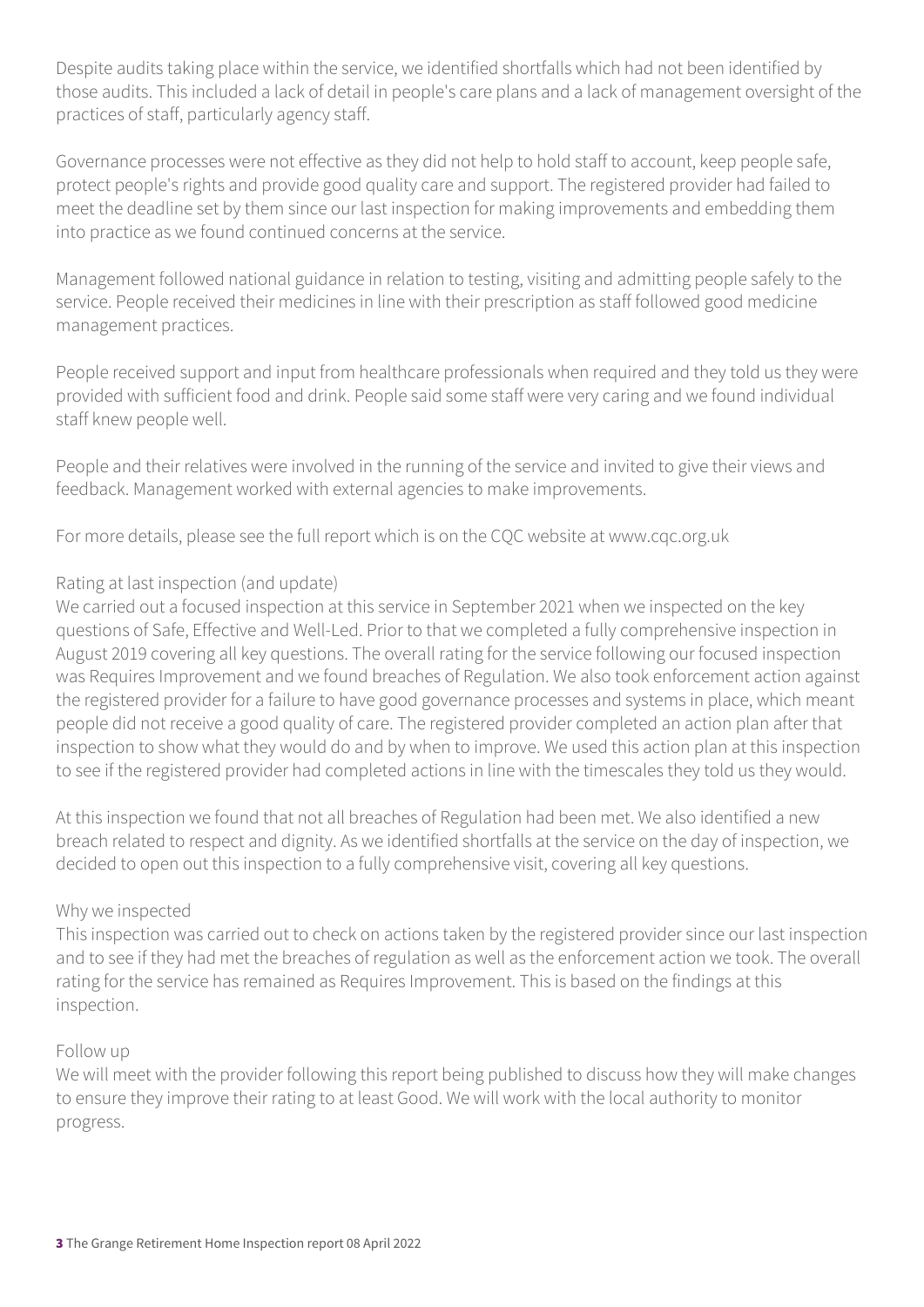### The five questions we ask about services and what we found

We always ask the following five questions of services.

| Is the service safe?                          | <b>Requires Improvement</b> |
|-----------------------------------------------|-----------------------------|
| The service was not always safe.              |                             |
| Details are in our safe findings below.       |                             |
| Is the service effective?                     | <b>Requires Improvement</b> |
| The service was not always effective.         |                             |
| Details are in our effective findings below.  |                             |
| Is the service caring?                        | <b>Requires Improvement</b> |
| The service was not always caring.            |                             |
| Details are in our caring findings below.     |                             |
| Is the service responsive?                    | <b>Requires Improvement</b> |
| The service was not always responsive.        |                             |
| Details are in our responsive findings below. |                             |
| Is the service well-led?                      | <b>Inadequate</b>           |
| The service was not well-led.                 |                             |
| Details are in our well-Led findings below.   |                             |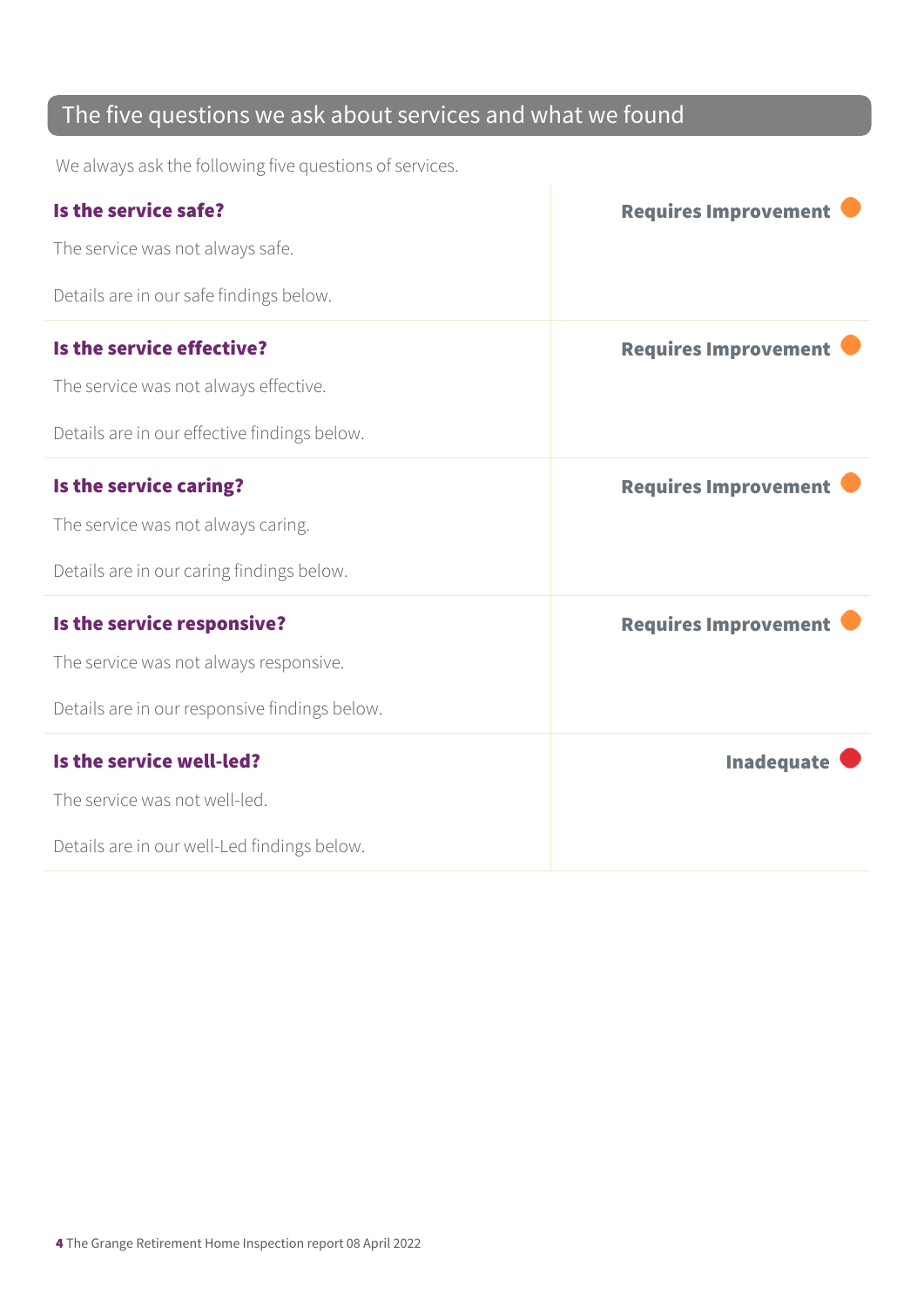

# The Grange Retirement Home

Detailed findings

## Background to this inspection

#### The inspection

We carried out this inspection under Section 60 of the Health and Social Care Act 2008 (the Act) as part of our regulatory functions. We checked whether the provider was meeting the legal requirements and regulations associated with the Act. We looked at the overall quality of the service and provided a rating for the service under the Care Act 2014.

As part of this inspection we looked at the infection control and prevention measures in place. This was conducted so we can understand the preparedness of the service in preventing or managing an infection outbreak, and to identify good practice we can share with other services.

#### Inspection team

The inspection was carried out by three inspectors.

#### Service and service type

The Grange Retirement Home is a 'care home'. People in care homes receive accommodation and nursing or personal care as single package under one contractual agreement. CQC regulates both the premises and the care provided, and both were looked at during this inspection.

A new manager was at the service, however they had yet to register with the Care Quality Commission. As the service is without a registered manager the registered provider is legally responsible for the service.

Notice of inspection This inspection was unannounced.

What we did before the inspection

The provider was not asked to complete a Provider Information Return in advance of this inspection. This is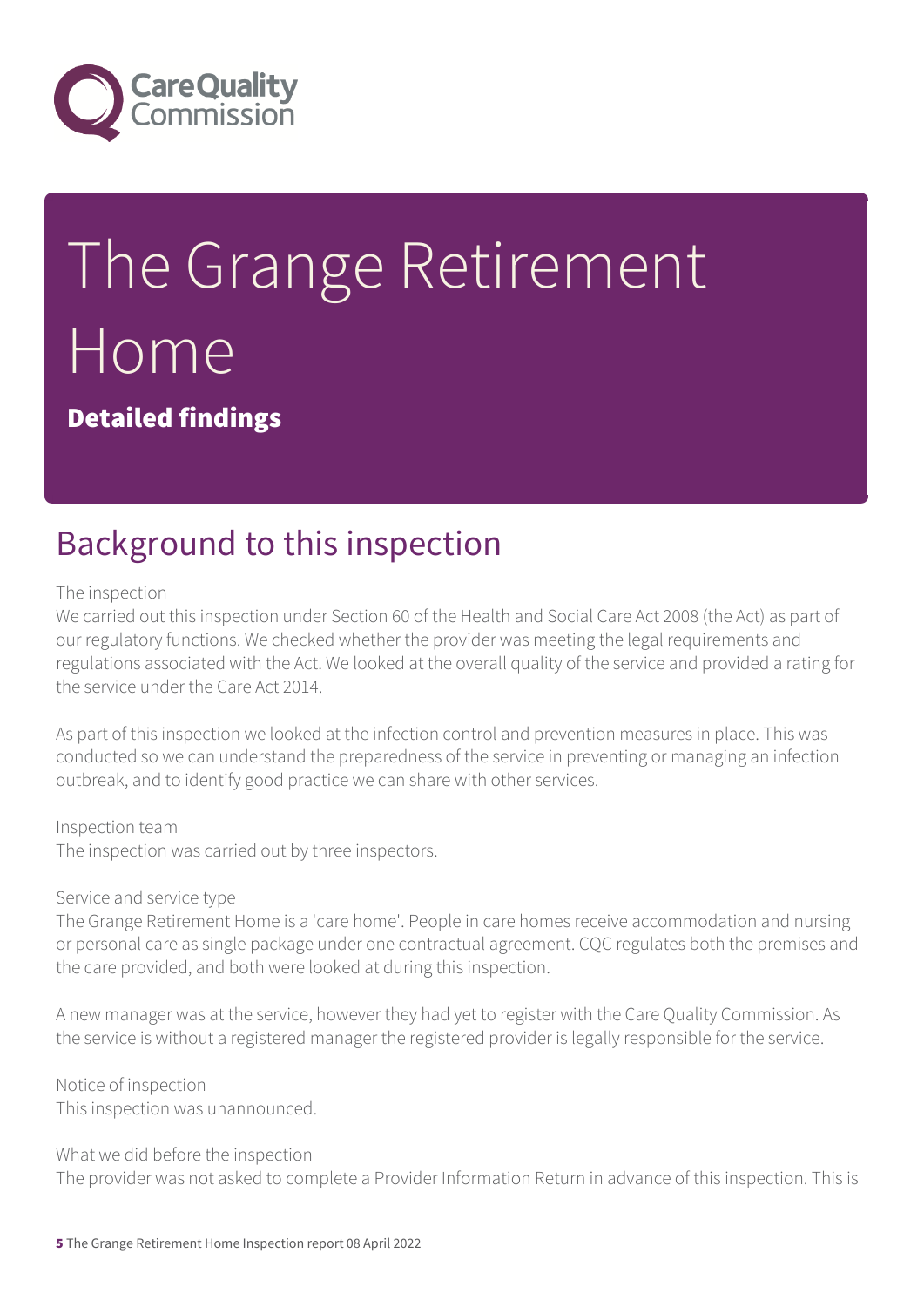information providers are required to send us with key information about the service, what it does well and improvements they plan to make.

We reviewed information we had received about the service since the last inspection. We sought feedback from the local authority and professionals who work with the service.

#### During the inspection

We spoke with 12 people who used the service about their experience of the care provided. We spoke with 15 members of staff including the operations manager, manager, deputy manager and an external consultant employed by the registered provider.

We reviewed a range of records. This included 11 people's care records, three recruitment files and medication records. A variety of records relating to the management of the service, including policies and procedures were reviewed.

#### After the inspection

We continued to seek clarification from the provider to validate evidence found. We looked at training and supervision records, policies relating to the service, people's care plans and daily notes, staff, residents and relatives meeting minutes. We spoke with six relatives of people who lived at The Grange for their views and feedback.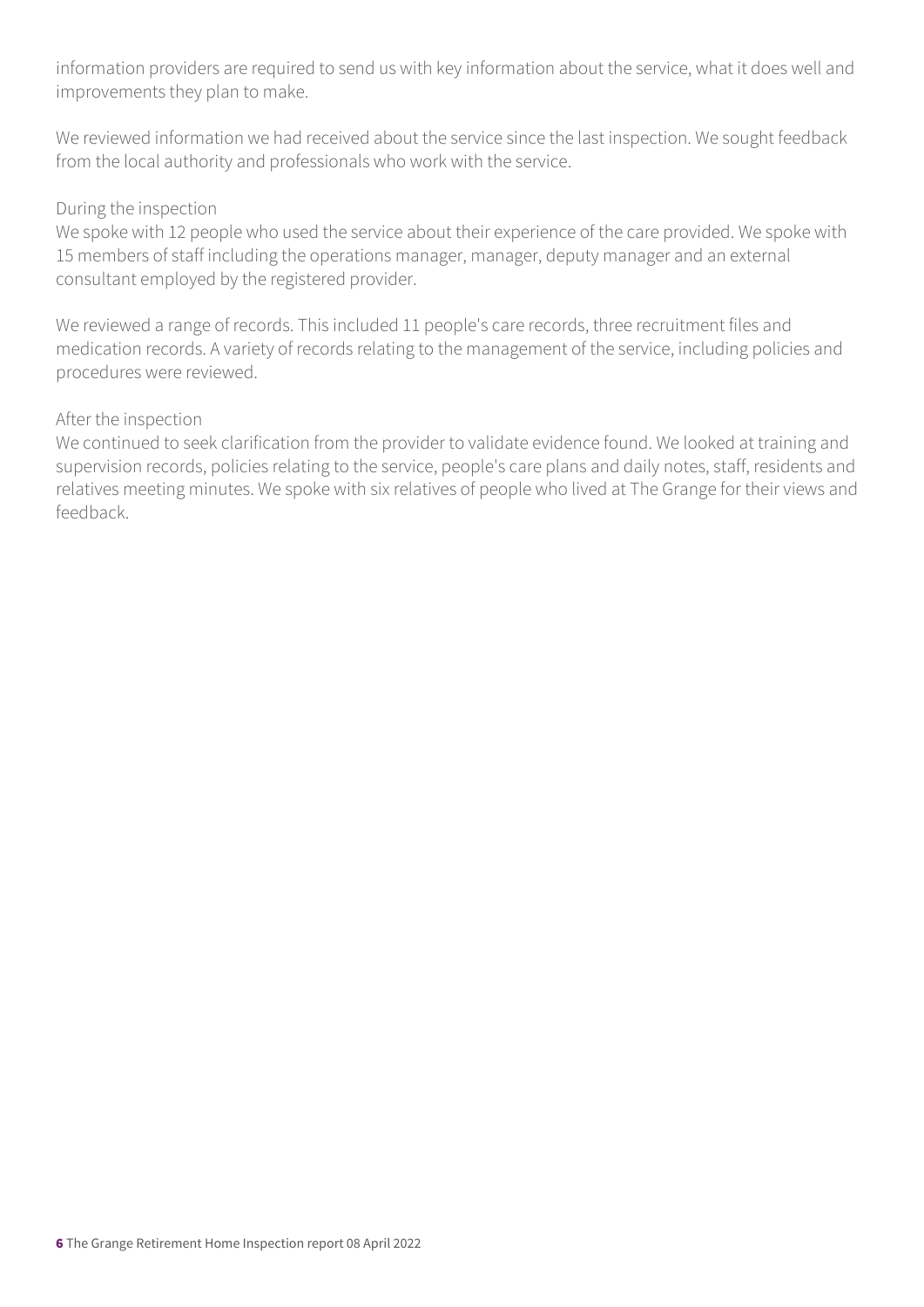### Is the service safe?

# Our findings

Safe – this means we looked for evidence that people were protected from abuse and avoidable harm.

At the last inspection this key question was rated as Requires Improvement. At this inspection this key question has remained the same. This meant some aspects of the service were not always safe and there was limited assurance about safety. There was an increased risk that people could be harmed.

Assessing risk, safety monitoring and management

At our focused inspection in September 2021, we found that people may not always be safe because staff did not take enough action to respond to potential risks and information for staff was inconsistent. This was a breach of Regulation 12 of the Health and Social Care Act 2008 (Regulated Activities) Regulations 2014. We found some improvement at this inspection however this was not across the board and we observed poor infection control practices which meant there was still a breach of Regulation 12.

● There was an inconsistent approach at the service, which meant some people may not live safely and free from unwarranted restrictions because the staff did not always assess, monitor or manage safety well.

- One person was recorded as being at risk of choking and their care plan stated they should be 'sat up during meals'. However, we observed them half lying down eating their lunch. We were told this person had capacity and chose to eat their lunch this way. We checked their records but there was no assessment to demonstrate they understood the risk of eating their meals without sitting upright.
- Another person was observed eating lunch in a reclined position. The registered provider informed us following the inspection that this person did not like to sit fully upright. However, we noted they were eating their lunch without staff supervision, which was not in line with their nutritional care plan guidance and potentially left them at risk of choking.

● Unauthorised restraint was being used on one person without the knowledge of management and without staff being trained or understanding the need for recording when it was used. There was no guidance in this person's care plan in relation to the restraint being required or how this should be provided. We raised this with the operations manager and manager who both said this was, "Unacceptable." Immediately following our inspection, we were informed, training had been delivered on restraint and positive behaviour support.

● One person was at risk of falls. Their mobility care plan stated a (chair) sensor mat should be in place due to this risk. This was also mentioned in the person's deprivation of liberty application, however there was no sensor mat on the person's chair and staff told us they did not remember there being one.

● We did note other people's risk assessments were comprehensive and covered all key areas however, such as risk of falls, pressure damage or malnutrition. One person was at risk of choking and they had been referred to an appropriate professional to assess this. A second person was at risk of pressure damage and a skin integrity care plan had been put in place. A third person required their bed to be at the lowest level and needed a Zimmer frame for walking. We saw they had both of these.

● We also heard from relatives who told us they felt their family member was kept free from harm. One relative said, "Lots of things are put in place for her safety. She's safer here than she was at home because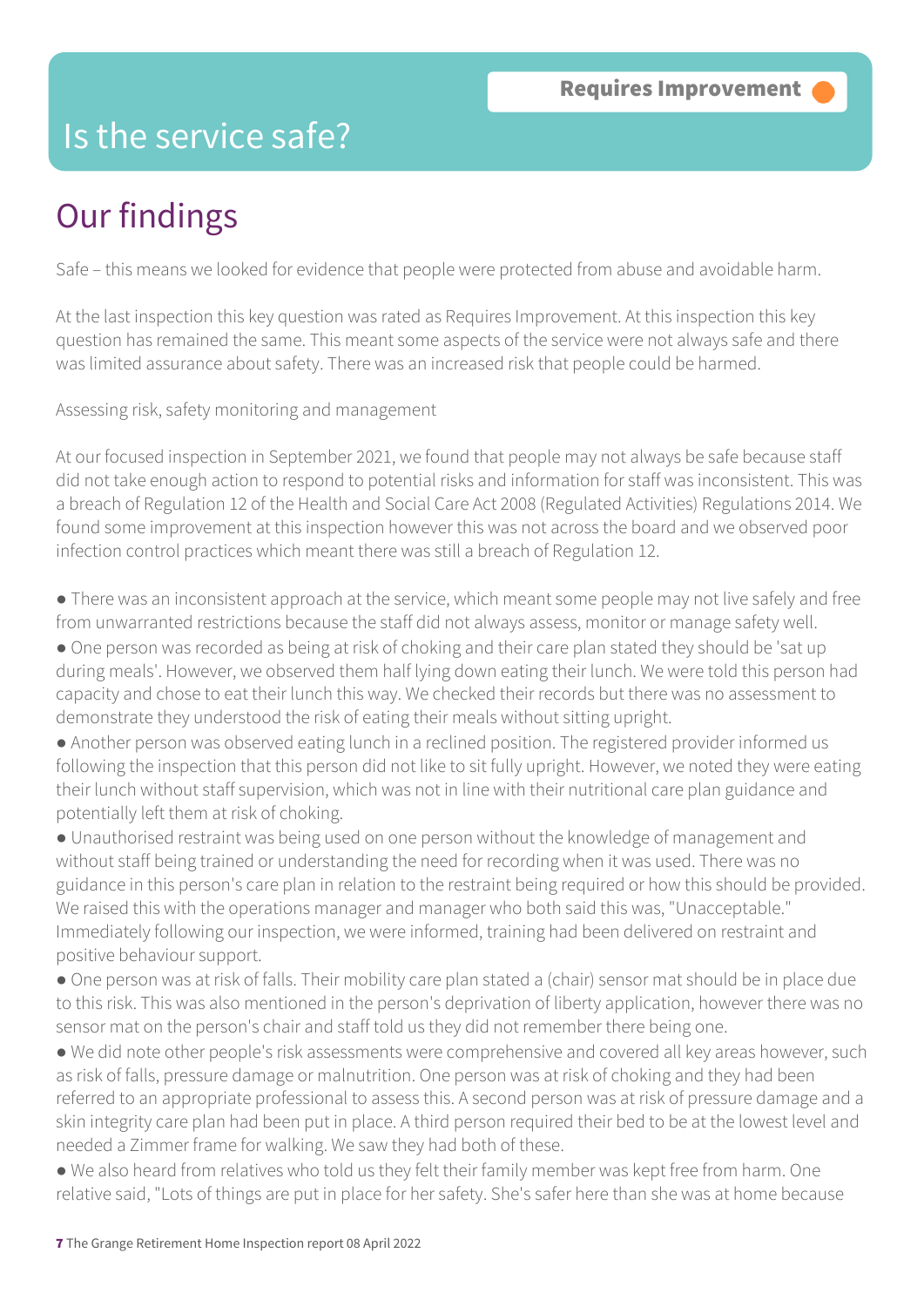she kept falling." A second relative told us, "The staff completely understand the risks relating to my relative."

● Action had been taken to help reduce the risk of people developing pressure damage to their skin following concerns at our last inspection. The operations manager told us, "We are gradually replacing people's pressure mattresses to automatic ones. Six or seven have been replaced already and we have another 12 to go. We start off with these ones for new residents now."

● People may be at risk in the event of an emergency. Details of people residing at the service were held in the fire folder in the entrance to the building, to be used by the fire service. However, when we reviewed the list in the fire folder it was not accurate. We noted five people were still named on the list who no longer lived at The Grange and four people had recently moved in and were not included in the list. This meant the fire service would not be given the most up to date information about people living at the service.

The on-going potential risk to people was a continued breach of Regulation 12(2)(b) of the Health and Social Care Act 2008 (Regulated Activities) Regulations 2014.

#### Preventing and controlling infection

● We were not assured that the provider was preventing visitors from catching and spreading infections. Two people's rooms had a very strong odour. We spoke with management about one person's room in particular. They told us, "It's in the carpet and the chair. He needs a chair and flooring that can be washed. It's in the underlay of the carpet." A second person's bed bumper was cracked and there was an additional bumper on the top of their wardrobe which was split down the side and black with dirt. A staff member told us this was their old bumper and should have been removed. We noted later in the day it had been taken from the person's room.

● We were not assured that the provider was using personal protective equipment (PPE) effectively and safely. We observed staff not wearing their masks correctly during the day as we saw two staff members enter a lounge area, on separate occasions, to speak with the nurse without their mask on. Additionally, when we knocked on one person's door and the staff member opened it, they had their mask under their chin. As we left our inspection, four staff entered for their night duty shift and none of them had their masks on.

The lack of robust infection control processes was a breach of Regulation 12(2)(h) of the Health and Social Care Act 2008 (Regulated Activities) Regulations 2014.

- We were assured that the provider was accessing testing for people using the service and staff.
- We were assured that the provider was promoting safety through the layout and hygiene practices of the premises.
- We were assured that the provider was meeting shielding and social distancing rules.
- We were assured that the provider was admitting people safely to the service.
- We were assured that the provider was making sure infection outbreaks can be effectively prevented or managed.
- We were assured that the provider's infection prevention and control policy was up to date.

● The service and staff were facilitating visits for people living in the home in accordance with the current guidance. Visits took place in the conservatory area on the ground floor and relatives had to book a visit prior to arriving at the service. Evidence of a negative lateral flow test was required and visitors were given appropriate PPE to wear.

Staffing and recruitment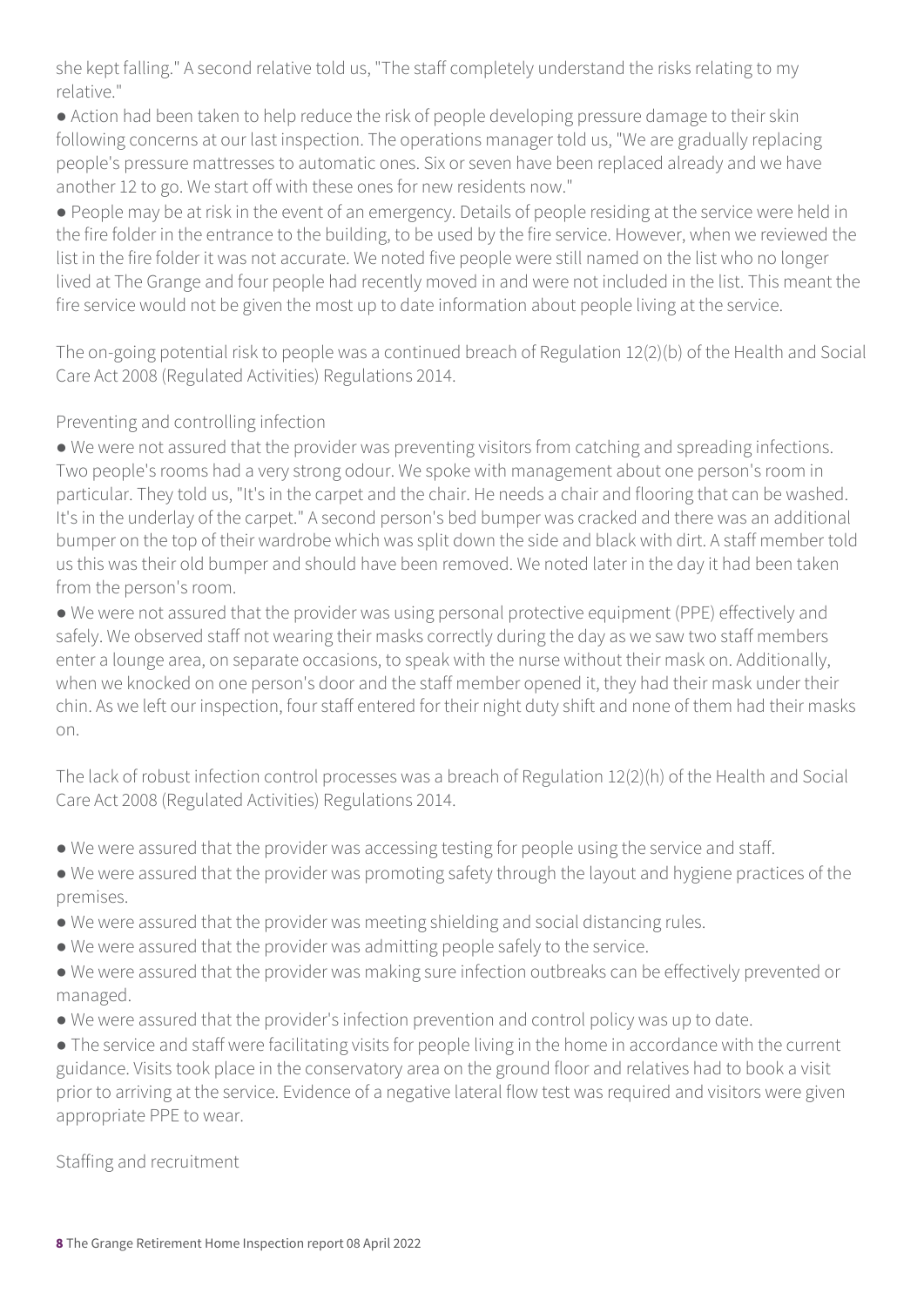At our focused inspection in September 2021 we issued a breach of Regulation 18 of the Health and Social Care Act 2008 (Regulated Activities) Regulations 2014 due to a lack of staff on the floor to assist people in a timely manner. We found some improvement at this inspection and the provider was no longer in breach of Regulation 18.

● Although the service had enough staff, including for one-to-one support for people who required it, our observations on the day were mixed. At times we saw a sufficient number of staff and at other times, it was difficult to find a staff member, in particular at lunchtime. People's meals were left to get cold because staff were not deployed suitably to ensure they were available to assist people with their meal.

● People gave mixed views on staffing levels and there was a risk that people could become socially isolated. Some told us, "We have got bells in our rooms. If we cannot walk, we can push our bells and they come to us" and, "There is always someone around if you need something." However, others said, "I called out for staff as I wanted to go to the toilet. I waited so long, I had to walk myself" and, "I have nothing to do. They don't have enough staff. When they do, I can play dominoes with them."

● Staff also gave mixed feedback on staffing, with one staff member telling us, "There are enough staff available on a shift to meet people's needs and keep them safe. Even when residents go to hospital for appointments, staff accompany them." And another saying, "Usually we have three on the floor and that is enough staff." However, other staff said, "There are times when we really struggle. Like last week when two people cried off their shifts. It was hard, hard work."

● We received similar feedback from relatives we spoke with. Some relatives commented. "I think that has been the key issue – the adequacy of staff numbers. There have been a lot of staff changes over the past few months. I understand they are trying to recruit more staff" and, "No there are not enough staff. It's a continued source of annoyance to me." However, others told us, "There never seems to be a problem if she needs assistance," "He's not left on his own so there are enough staff" and, "They have always been well staffed in the past."

● The operations manager described the dependency tool used to calculate the number of staff required on each shift. They demonstrated they were working with more staff than the tool had determined.

● People's dependency was automatically reviewed every 28 days, and updated whenever there was an admission or discharge, so senior management could check staffing levels were appropriate. We noted staffing levels had been increased since our last inspection. The operations manager told us, "[Manager] and [outgoing manager] are supernumery so they can go on the floor if we dip below our required staffing level. We have made the nurses more responsible for their units and introduced walkie talkies so we can contact the nurse on the floor, for example, if we hear a call bell ringing for a long time."

● Much of the rota was currently being filled by agency staff. This helped the registered provider meet the required staffing levels.

● The registered provider told us they had identified the need for better skill mix on each floor and as such had an on-going recruitment drive to employ more senior care staff and nursing staff. This would enable them to ensure there was continuous oversight and support for staff as well as monitor the timeliness of people's care.

We recommend the registered provider continues to regularly review the deployment and skill mix of staff on each floor, so that people can receive time and attention promptly when they require it.

• Staff were recruited through a robust process. Prospective staff completed an application form, gave evidence of right to work in the UK and provided identification. Staff also underwent a Disclosure & Barring Service check (DBS) which helped establish if staff were suitable to work in this type of setting.

Learning lessons when things go wrong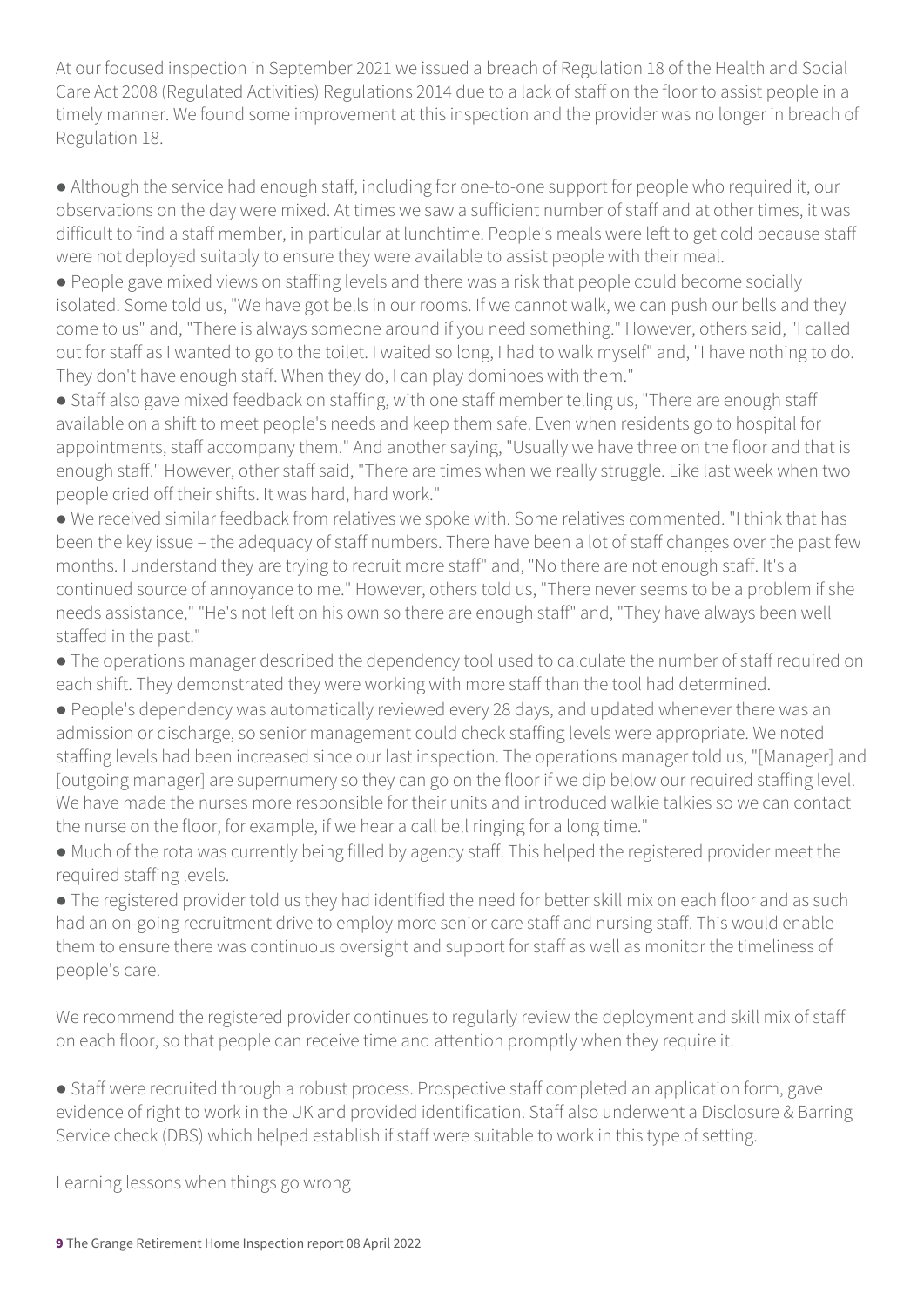At our focused inspection in September 2021, we found a failure to record accidents and incidents robustly. This was a breach of Regulation 12 of the Health and Social Care Act 2008 (Regulated Activities) Regulations 2014. Although the provider were still in breach of Regulation 12, we found processes around incident and accident recording had been improved and we no longer had concerns in relation this part of the regulation.

● Staff raised concerns and recorded incidents and near misses and this helped keep people safe. Accidents and incidents were recorded and lessons learnt as a result. For example, one person had not received one of their medicines for three consecutive days. A staff member told us, "I went through the criteria (for notifying CQC) as this could have been neglect." They went on to say the GP was consulted at the time for advice and the nurse concerned asked to complete reflective practice.

● We read details on accident and incident reports were more robust and all incidents were reviewed and logged by the manager. Each month an analysis was carried out to review trends or themes. This was broken down to individual people so action could be taken. For example, one person was referred to the falls team as a result of several falls.

● A daily 'flash' meeting was held and this forum was used to share information about incidents relating to people and appropriate actions were discussed. Learning was taken from incidents, such as reflective practice or further training.

Systems and processes to safeguard people from the risk of abuse

At our focused inspection in September 2021, we found a failure to report safeguarding incidents where appropriate to safeguard people from the risk of abuse. This was a breach of Regulation 13 of the Health and Social Care Act 2008 (Regulated Activities) Regulations 2014. We found processes had been improved at this inspection and the registered provider was no longer in breach of this regulation.

• Since our last inspection reporting processes for potential safeguarding concerns had been strengthened and staff knew how and when to raise a safeguarding concern. The operations manager told us, "We have been doing a lot of reporting to safeguarding. Particularly if we cannot identify why the incident happened. We have [social care professional] coming over next week to talk through the criteria for what meets a safeguarding concern."

● Additional safeguarding training had been delivered to all staff since our last inspection and the training was adapted to meet individual roles. For example, clinical staff were provided with more detail around signs to look out for.

● Staff were aware of the different types of potential abuse. A staff member told us, "I would go straight to the manager and if they did nothing I would go higher and then to CQC if they still didn't listen."

● Relatives told us they felt their family member was safe. One relative told us, "I've never been concerned about her safety. That's always been a critical point for me because she can't talk. I've never had any safeguarding concerns." A second said, "He's absolutely safe. It's the best place for him."

#### Using medicines safely

● People were supported by staff who followed systems and processes to administer, record and store medicines safely. Relatives told us, "This is one point that they have always been strong on" and, "Her medication has always been done correctly."

● People's medicines were stored in lockable medicines trollies to be taken on the floor when administering. The trollies were kept in a locked clinical room which staff ensured was at the optimum temperature for storing medicines.

● Clinical staff were responsible for medicines ordering and they had a good relationship with the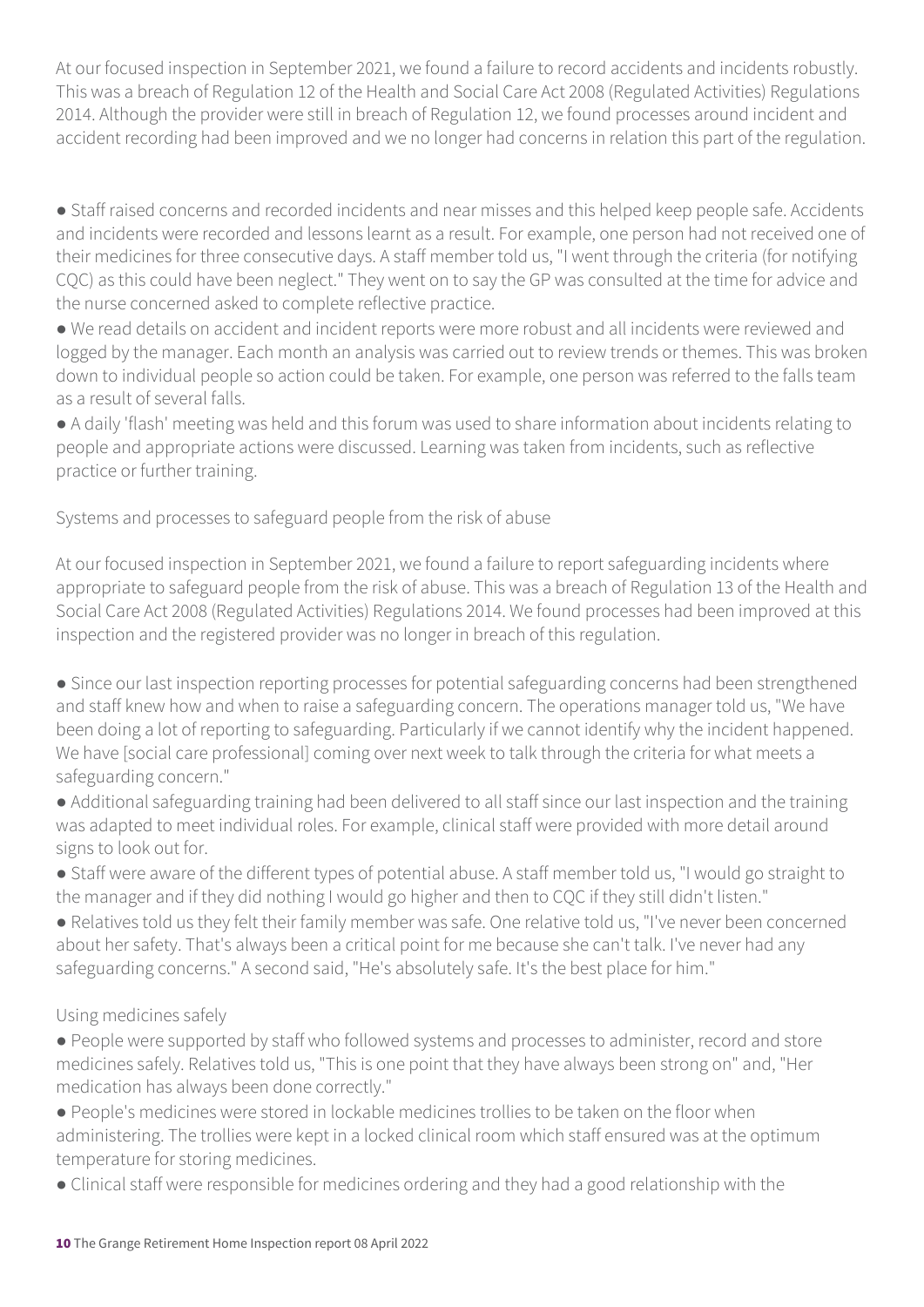pharmacist, telling us, "If we have any problems, we can call him and he will sort it out."

- Medicines training had been provided to staff by the pharmacist and only trained and competency assessed clinical staff administered medicines to people.
- People's medicine administration record (MAR) showed people received the medicines they required in line with their prescription. MARs were up to date and had no gaps or errors.
- Where people required, 'as and when' medicines, these were accompanied by protocols to guide staff on how a person may indicate they required this medicine.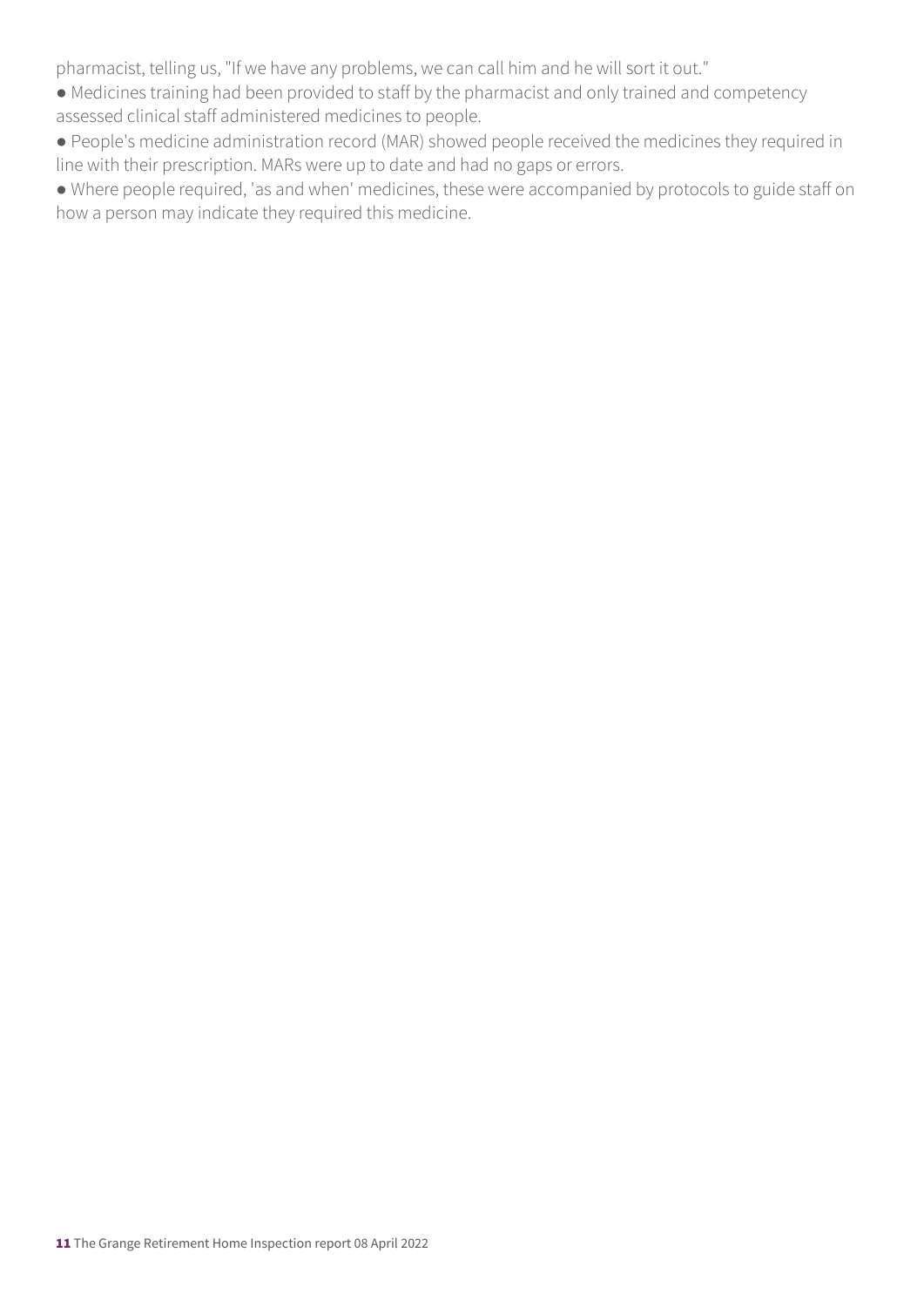### Is the service effective?

## Our findings

Effective – this means we looked for evidence that people's care, treatment and support achieved good outcomes and promoted a good quality of life, based on best available evidence.

At the last inspection this key question was rated as Requires Improvement. At this inspection this key question has remained the same. This meant the effectiveness of people's care, treatment and support did not always achieve good outcomes or was inconsistent.

Ensuring consent to care and treatment in line with law and guidance

The Mental Capacity Act 2005 (MCA) provides a legal framework for making particular decisions on behalf of people who may lack the mental capacity to do so for themselves. The Act requires that, as far as possible, people make their own decisions and are helped to do so when needed. When they lack mental capacity to take particular decisions, any made on their behalf must be in their best interests and as least restrictive as possible.

People can only be deprived of their liberty to receive care and treatment when this is in their best interests and legally authorised under the MCA. In care homes, and some hospitals, this is usually through MCA application procedures called the Deprivation of Liberty Safeguards (DoLS).

We checked whether the service was working within the principles of the MCA, and whether any conditions on authorisations to deprive a person of their liberty had the appropriate legal authority and were being met.

At our focused inspection in September 2021 we found a lack of compliance with the principles of the Mental Capacity Act 2005 and issued a breach of Regulation 11 of the Health and Social Care Act 2008 (Regulated Activities) Regulations 2014. We found little improvement at this inspection and the provider remained in breach of Regulation 11.

● Staff did not demonstrate best practice around assessing mental capacity, supporting decision-making and best interests decision-making.

● Some people had mental capacity assessments in place to demonstrate their capacity had been assessed in relation to any potential restrictive practices. For example, one person was determined to have capacity to understand the need for bedrails and that they lived in a service which had locked doors.

● However, whilst one person's capacity assessment and best interests decision referred to them having one to one support, there was no clear capacity assessment in place regarding this, how it should be provided or consideration as to how this could be provided in the least restrictive way. There was also no capacity assessment or best interests decision in relation to the restraint used when supporting this person with their personal care. The use of restraint or one to one support was not referred to within their DoLS application.

- A second person had no capacity assessment in place in relation to them receiving one to one support.
- Other people's capacity assessments also lacked detail or evidence that an agreement had been reached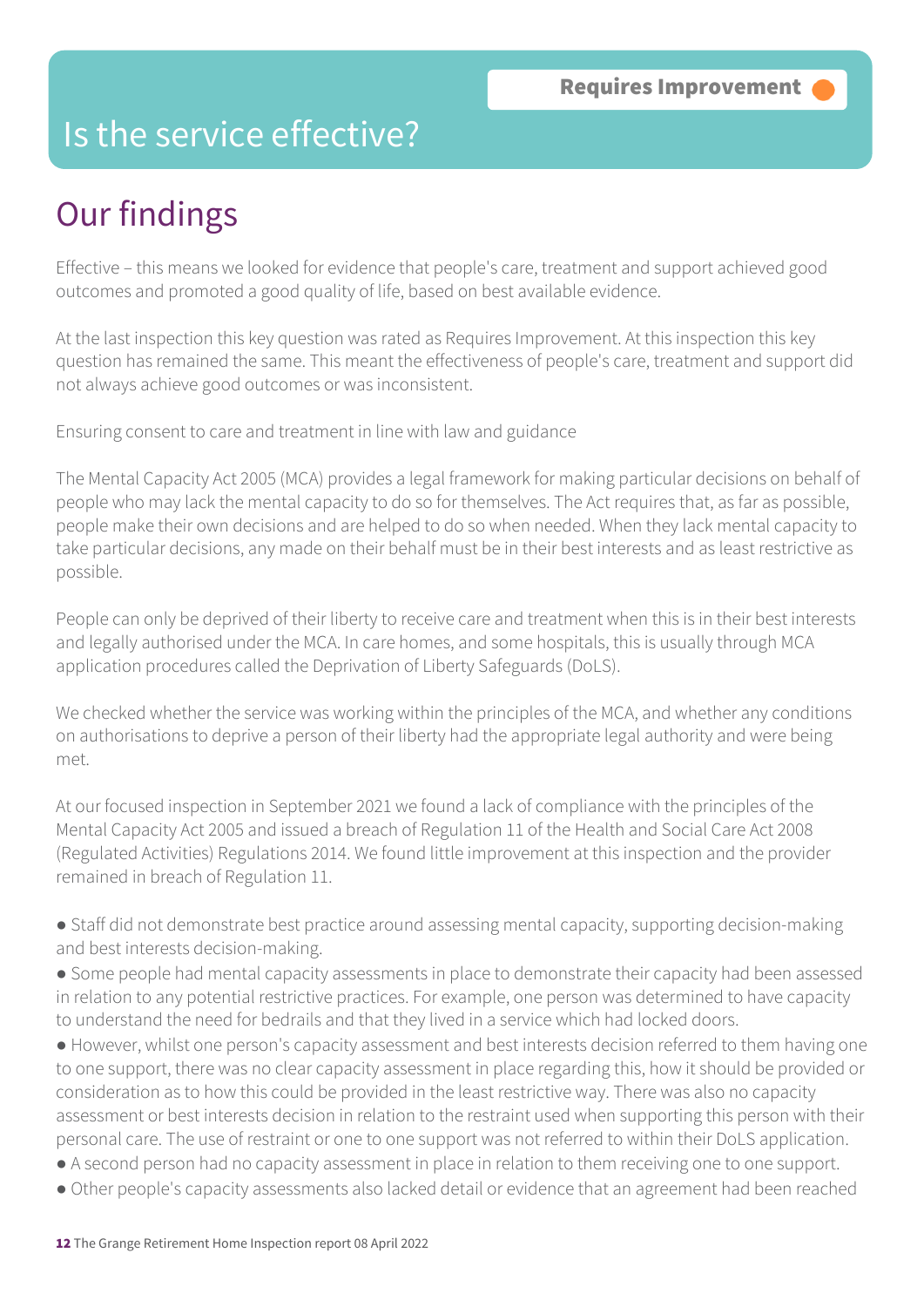in the person's best interests. For example, the use of CCTV in the service. There was no description on why this was needed or how it would be used.

The continued failure to follow the principles of the Mental Capacity Act 2005, was a breach of Regulation 11 of the Health and Social Care Act 2008 (Regulated Activities) Regulations 2014.

Staff support: induction, training, skills and experience

At our focused inspection in September 2021, we found a failure to ensure staff received appropriate training and supervision. This was a breach of Regulation 18 of the Health and Social Care Act 2008 (Regulated Activities) Regulations 2014. We found some improvement and plans to continue this at this inspection and the provider was no longer in breach of Regulation 18.

● We reviewed the training matrix to see if staff had been provided with more recent training in areas where there were shortfalls at our last inspection. We found access to additional and specific training had improved and staff had been provided with training to enable them to carry out their role.

● Staff confirmed they had attended training and said they had induction when starting at the service where they were given the opportunity to read people's care plans.

• The operations manager told us "We have completed training on oral care, mental capacity, safeguarding and DoLS, together with an understanding of assessments and how to complete them appropriately. We have focused on the completion of work and worked alongside staff who continue to need support."

● They added, "We have changed the training so it is now all face to face. Compliance with training is currently 66% on mandatory training, but we've added loads of additional topics which staff are having to undertake. For example, not everyone had dementia awareness or dignity in action training, but we've now rolled it out across the board. Staff have until the end of February (2022) to complete all the additional courses."

● We reviewed the supervision matrix and saw not all staff had received regular supervision. For example, seven staff had only had group supervision since they commenced at the service and a further six had their appraisal in July 2021, but no individual supervision since. However, we were also provided with the current years' planned supervision matrix which showed us management had allocated regular supervision sessions for staff.

● Although staff attended group supervisions and staff meetings, it is important that staff have the opportunity to meet with their line manager on a one to one basis to discuss their role, progression, concerns or training requirements.

● In addition, the service was running shifts on a high percentage of agency staff who told us they learnt from each other (agency staff) how to support people and the routines of the home. They said they did not meet with the manager to discuss the service or their performance. This meant there was a potential risk of poor practice going unnoticed. We saw this during our inspection, when staff failed to demonstrate a respectful approach to people by communicating with them. We have covered this more in the Well-led key question.

Adapting service, design, decoration to meet people's needs

At our focused inspection in September 2021, we issued a recommendation to the registered provider in relation to the premises in which people lived. We found little improvement at this inspection, however there was a service improvement plan in place.

● There was little in the way of stimulation for people living with dementia. The lounge on the first floor was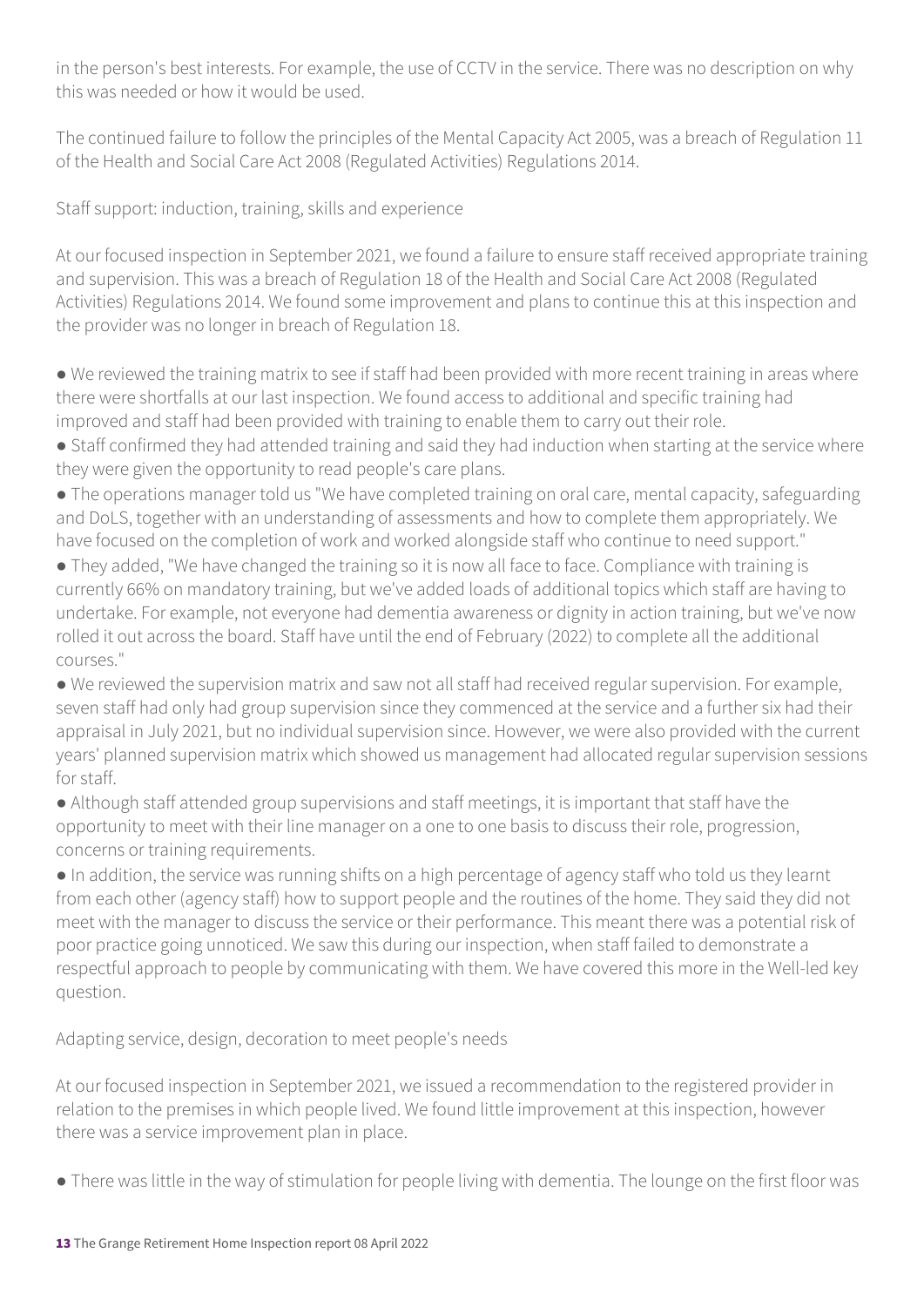decorated nicely and one puzzle and dominoes available. With this exception, people did not have access to any sensory items in their room. There was nothing that would have demonstrated the service supported people living with dementia such as bold signage or items of interest.

● People had en-suite bathrooms, but items such as toilet seats were all white. The crockery used for drinks and plates were all white/beige. Coloured plates and toilet seats can sometimes help with people who are living with dementia's perception, this had not been considered for anyone.

● One person's hot water tap was broken and the water was running constantly. We tested the water and found it was cold. Another person told us, "I tell them the water is cold and they say no, it's not." Following our inspection, the operations manager told us the broken hot water tap had been repaired.

Relatives told us, "It's old (the building) but comfortable, there is a nice garden which is well used in the summer months" and, "It has narrow corridors and high ceilings and is quite dark. It is in the process of being done up; it does need refurbishing."

● Although we found little change at this inspection, we were told by the operations manager there was a service improvement plan in place with regard to the interior of the service. We also read from meeting minutes redecoration would be completed by March 2022. We have reported on this more in our Well-led key question. After the inspection the registered provider told us a refurbishment plan was in place but did not supply to this to us.

Supporting people to live healthier lives, access healthcare services and support; Staff working with other agencies to provide consistent, effective, timely care; Assessing people's needs and choices; delivering care in line with standards, guidance and the law

At our focused inspection in September 2021 we found a failure to support people with their health care needs. This was a failure to meet Regulation 9 of the Health and Social Care Act 2008 (Regulated Activities) Regulations 2014. Although the provider was still in breach of Regulation 9, as reflected in our key questions of caring and responsive, we found improvements had been made at this inspection in relation to how people were supported to manage their health needs

● People were referred to healthcare professionals when appropriate. There was evidence of people being seen by the GP, occupational therapist, nurse practitioner and the speech and language therapy team (SaLT).

● Even when people did not have any health conditions that required regular contact with a healthcare professional, there was still evidence they had been supported to see the GP or practice nurse when they were unwell.

● Following on from the 'flash' meeting actions, the nurses, in conjunction with the GP, were reviewing fluid charts for people as some people had them but no longer needed them.

● Staff completed an assessment of each person's physical and mental health either on admission or soon after. Staff used nationally recognised tools to help determine a person's needs. This included malnutrition tools and pressure damage assessments.

● Staff carried out handover each day at the beginning of their shift to share information about people. A staff member said, "The nurses who worked the previous night will tell you all about the residents."

Supporting people to eat and drink enough to maintain a balanced diet

● People were provided with sufficient food and drink and told us they enjoyed their meals. One person said, "Very nice. We have breakfast, lunch and dinner and plenty of cups of tea." A second person told us the food was, "Pretty good." We spoke with one person following their lunch and asked them if they had enjoyed it. They told us, "Oh yes. I enjoy all my meals." Relatives commented, "She's definitely not undernourished" and, "From what I see, it's (the food) very nice."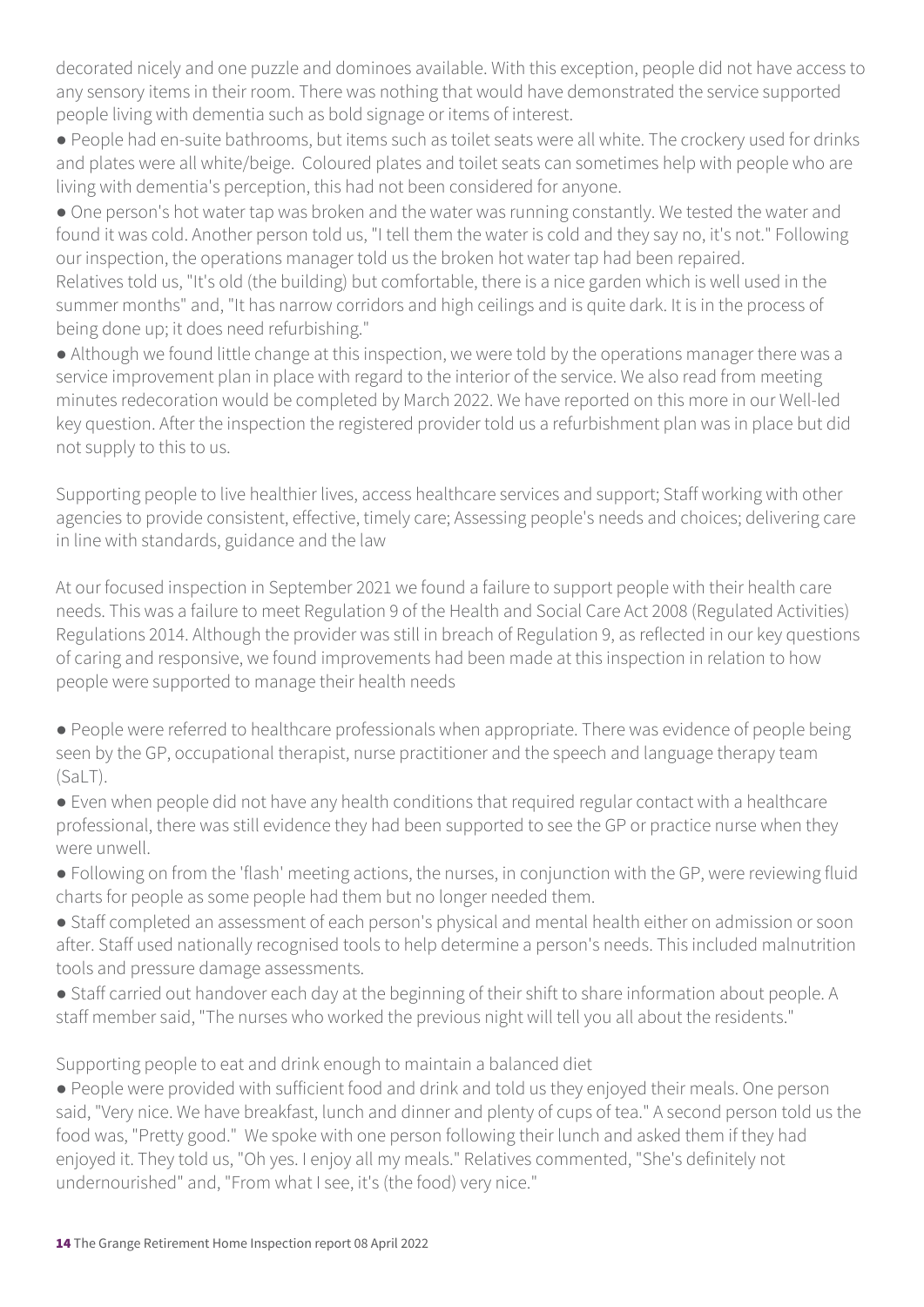● Where people were on modified diets, these were prepared for them. The chef told us care staff provided a list of people's dietary needs and preferences and this was displayed in the kitchen. The preparation of texture-modified diets was carried out by the chef and individual meals for those who had allergies or required a diabetic diet were provided.

● Where people were at risk of choking, advice had been sought from SaLT and an appropriate diet recommended. For example, a puree diet.

● People's weights were checked each month and an audit carried out to look for people at risk of malnutrition or those requiring further health professional input.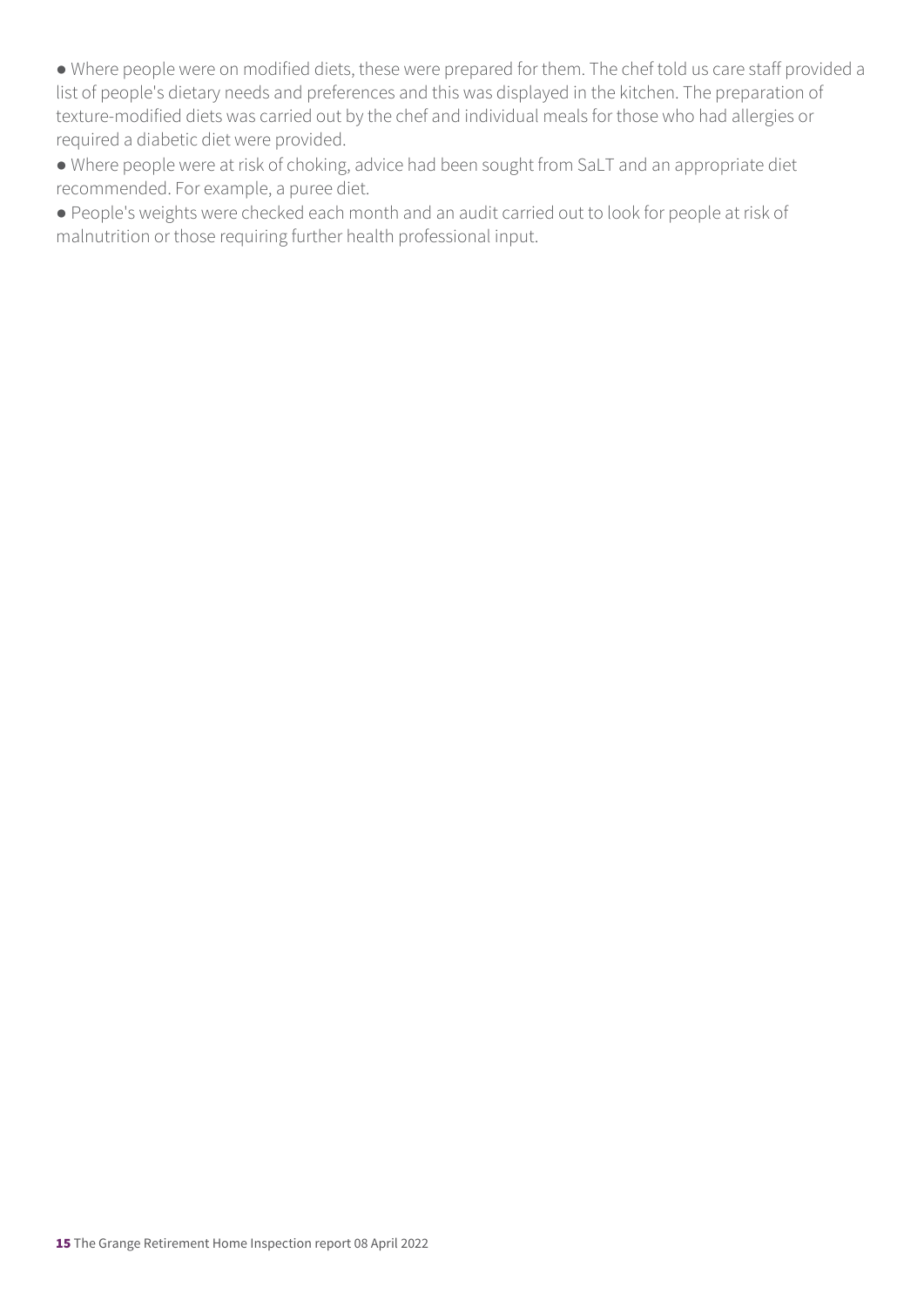### Is the service caring?

### Our findings

Caring – this means we looked for evidence that the service involved people and treated them with compassion, kindness, dignity and respect.

At our last fully comprehensive inspection this key question was rated as Good. At this inspection this key question has now deteriorated to Requires Improvement. Some individual staff were caring. However, people were not always cared for or treated with dignity and respect.

Ensuring people are well treated and supported; respecting equality and diversity

- People did not always receive attentive or respectful engagement from staff.
- We observed three people sitting in the lounge area during the morning. Other than a cleaner commenting to one person, "You've got a lovely smile on your face today, that's good," staff in the lounge did not make any effort to engage with people. Another staff member was later seen sitting with people for a period of time, but all they did was watch television. During the afternoon we observed a similar situation with a staff member not engaging with people in a lounge. Instead, they sat, either watching the television or entering information onto their hand held (care plan) device.
- We observed people's plates were taken away from them without staff asking if the person had finished and we observed everyone's (hot) pudding being given out whilst people were still eating their main course. This meant it would have been cold by the time they came to eat it.
- Staff did not show warmth or respect for people, and people had a poor lunch time experience. We observed a staff member take a person's meal to their room and leave it on the bedside table. The staff member did not knock or speak to the person. Five minutes later, a second staff member, who again did not knock or speak to the person, brought the person's cutlery to their room. A further five minutes later, the first staff member went back into the person's room to assist them to eat. The staff member did not communicate with the person whilst supporting them to eat and rather than sitting beside the person, they stood up at the side of their bed to support them with their lunch.
- A second person was calling out and we went to speak with them. We found they had been left their meal on their bedside table. We asked the person if they required assistance to eat, which they told us they did, and yet there were no staff to assist this person. A further person, who also required assistance, had their meal untouched by their bed, with no staff assisting them. Both people's meals would have been cold at this stage. We alerted staff to these people and asked that they were brought fresh meals and supported.
- We observed a further staff member taking someone their lunch into their room. They did not tell the person what the lunch was but instead just said, "Eat your lunch now."
- Some people told us they were not happy with the care they received. One person said (about the staff), "A lot of them are very nice, but some of them are not. It's the way they talk to me. It's 'what do you want now? Stand up, stand up!' But I can't and when they do come to pull me up, they are rough." A second person told us they became agitated and upset at times because they wanted to be at home. We asked if staff comforted and reassured them when they felt this way and they told us, "No, not always."
- The lack of respect and dignity shown towards people was a breach of Regulation 10(1) of the Health and Social Care Act 2008 (Regulated Activities) Regulations 2014.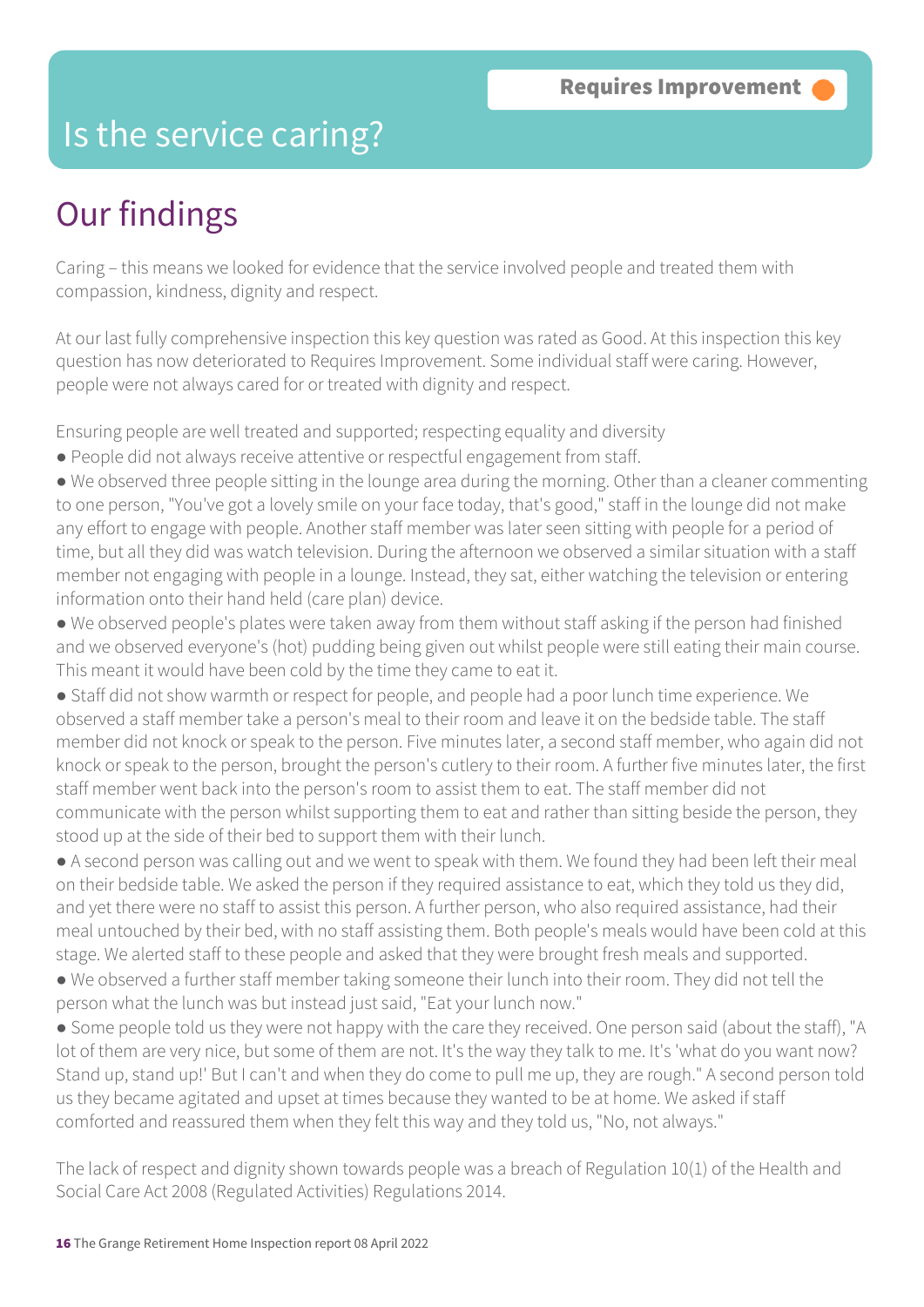Respecting and promoting people's privacy, dignity and independence

● Staff did not respect people's privacy or encourage their independence and although a staff member told us, "They all have different choices – knock on the door and introduce yourself and ask how they are" we did not see this happen in practice.

● Whilst we were in one person's room talking to them, a staff member came in without knocking or speaking. The person asked the staff member what they wanted and they said, "I just came to check on you." The person told us when they left that this staff member was, "One of the good ones" and yet, the staff member had not demonstrated a respectful approach by just walking into the person's room.

● Whilst chatting with a second person in their room, the housekeeper came in with a carpet cleaner. They did not knock on the door but apologised to us when they saw us in the room with the person. Despite the apology they carried on sweeping the carpet around the person's bed.

● One person told us, "I don't want to be here. It's not right. This is not the right place for me. I can still do things for myself, and I want to be independent. I want to be able to go and just make a coffee on my own, but I can't, and I have to ask if I want one."

● We saw people were all given plastic cups for their hot drinks. However, we did not see any risk assessments in people's care plans to demonstrate the registered provider had considered whether these were necessary, or if the person would be safe using crockery.

The lack of respect and dignity shown towards people was a breach of Regulation 10(2)(a) of the Health and Social Care Act 2008 (Regulated Activities) Regulations 2014.

Supporting people to express their views and be involved in making decisions about their care

● Some people were not always enabled to make choices for themselves as some people were given meals by staff without them checking that these were the meals people wanted. We asked people if they were able to choose what they had for their lunch. They told us, "We don't really. We have what we're given." One person told us after their lunch that if they had been given the choice, they would have preferred the other meal option from the menu.

● A staff member told us, when we asked if people were able to choose their lunch meal, "They (kitchen staff) come around, but if they're asleep, they just chose for them."

The lack of a dignity and respect shown to people was a breach of Regulation 10(2)(b) of the Health and Social Care Act 2008 (Regulated Activities) Regulations 2014.

• Despite our observations and the negative feedback we received from some people, others told us they liked the staff. One person said, "They have been excellent. They look after us very well." A second person told us, "We are well looked after. They are very nice here. The ones that do my care are very nice." Other comments included, "Most of them are (caring) and some are, brilliant" and, "They treat me all right. If they didn't, I would tell them off."

● Relatives gave positive feedback about staff. One relative told us, "She definitely has a rapport with staff." Others commented, "The permanent staff are very kind," "The staff are ever so kind and caring; I really do believe that," "I do think that the staff are kind and caring" and, "They are nice friendly people. They have always been polite to me."

● We also saw a staff member assist a person with their teeth so they could eat their lunch and the exchange between the person and the staff member was pleasant whilst they were being supported.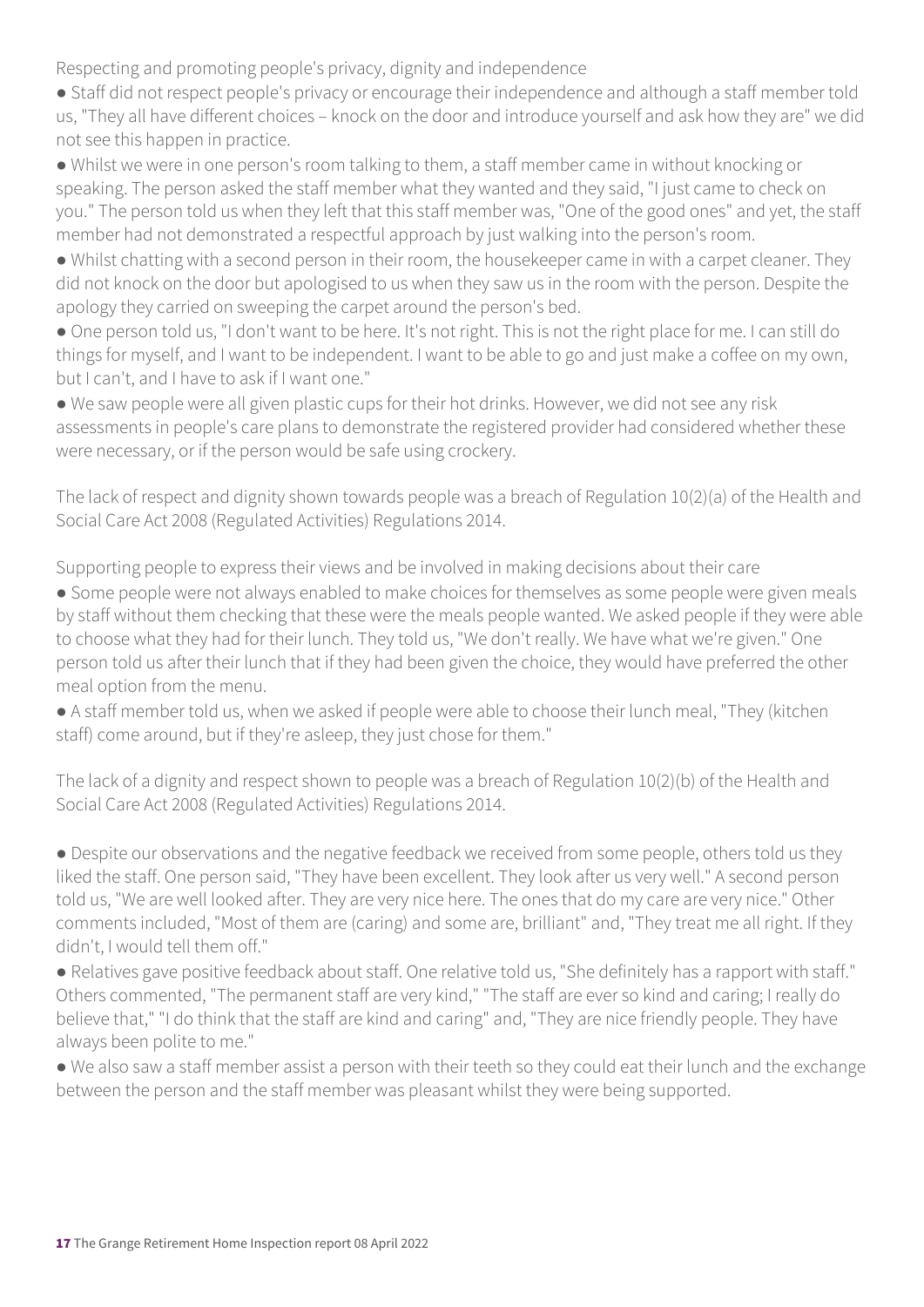### Is the service responsive?

# Our findings

Responsive – this means we looked for evidence that the service met people's needs.

At our last fully comprehensive inspection, this key question was rated as Good. At this inspection this key question has deteriorated to Requires Improvement. This meant people's needs may not always met.

Planning personalised care to ensure people have choice and control and to meet their needs and preferences

● The service may not always meet the needs of people using the service. This was because there was a lack of information or guidance in place for staff. One person was recorded as having suicidal tendencies but there was no care plan in place or signs to look out for which may alert staff.

● One person's care plan detailed that the person may have behaviours that challenged themselves or others. However, there was no direct guidance for staff on what they should do if there was an incident of aggression. There was no reference to potential triggers for behaviours or any proactive steps staff could take to create a more relaxed environment for the person.

● A second person's care plan stated they refused to eat and drink. Whilst this had been identified, there was no guidance for staff on how to encourage them in their nutrition and hydration intake.

● People may not receive support with oral health care. One person was recorded as needing their teeth brushed twice daily. However, we found their toothbrush on the top of their bathroom cabinet caked in dried toothpaste. A relative told us, "I do feel oral care has been overlooked. It needs to be part of the daily routine and it isn't. Her teeth aren't brushed in the morning. Her toothbrush is dry and sometimes hasn't been moved since my last visit."

● Where people had one to one support there was a lack of guidance for staff on how this should be provided, how the person was able to have any privacy or what level of interaction would be of benefit to the person. We were told by staff that the information would be in the person's 'behaviour' section of their care plan, but there was nothing written in there.

● There was little information in the, 'Who I am' section in some people's care plans and we did not see any past history recorded which would help staff get to know people and which could be used as a basis for conversation. Management told us they were aware of this and the activities staff were completing this section with people.

● We reviewed the care plan for one person. This noted that staff should find out this person's interests to establish the right approach to social engagement, but this had not happened. Their care plan lacked details regarding their daily life and interests and some sections of the care plan were blank.

● Despite these shortfalls, we found some regular staff knew people's needs and relatives confirmed this. One relative told us, "They treat my wife as an individual. I think the staff know my wife" and another said, "Yes, they do know Mum. Mum brightens up when she sees them." One person received one to one support from staff and the staff member was able to explain to us this was because they were at high risk of falls and would, "Try to walk around" if they did not have staff with them.

● The operations manager told us they were reviewing each person's care plan to ensure it contained the most up to date, relevant information and they kept a log where they had identified gaps. However, they had not picked up on the gaps we found.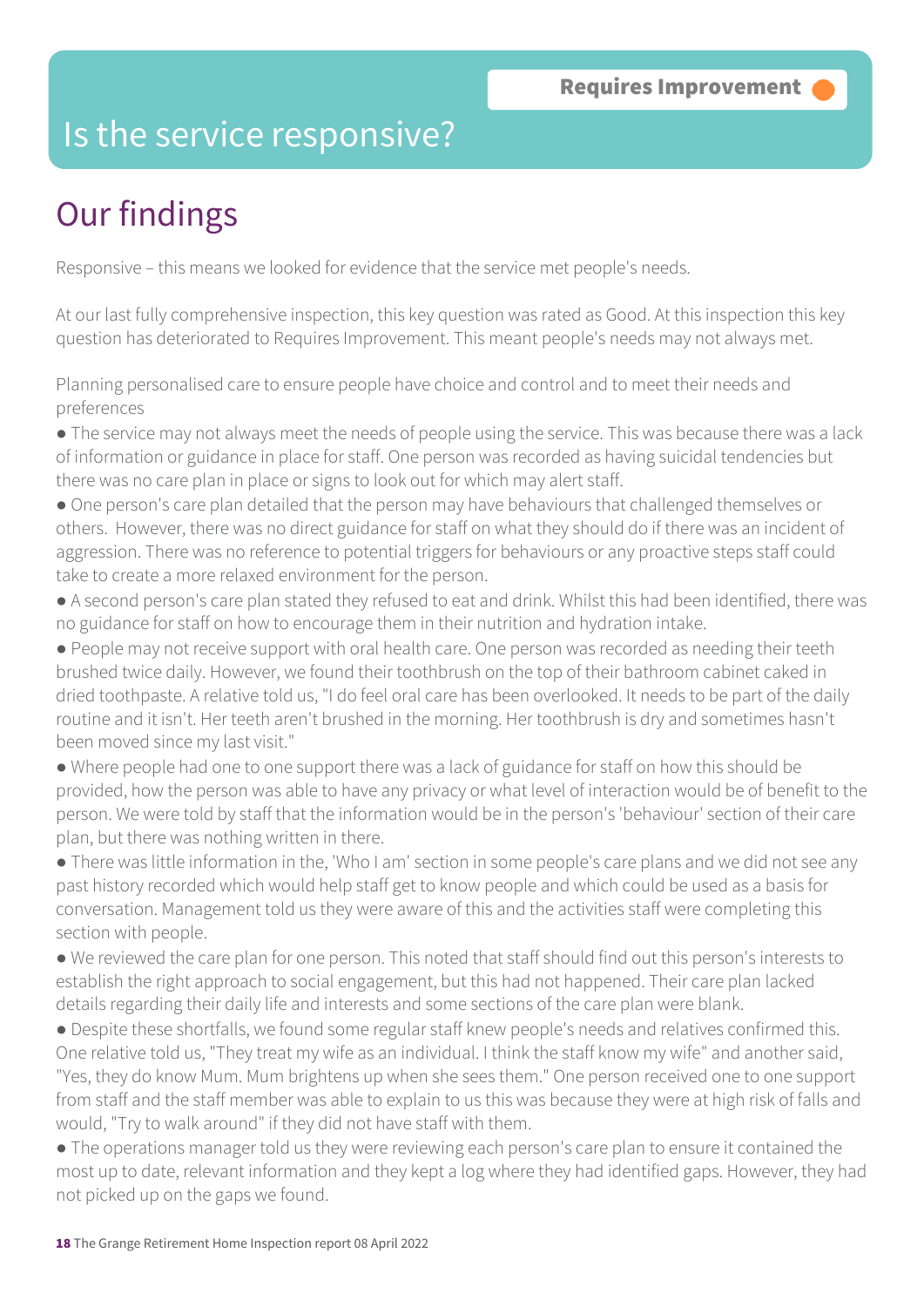● We found some care plans that had been reviewed were relevant and contained good information. For example, where people were diabetic there was information to assist staff on what to do should the person's blood sugars become too high or drop too low. Relatives told us they had been involved in their family member's care plan. Relative's said, "I am involved. I received a copy of the care plan. It was comprehensive," "They've always insisted that they speak to me about her care" and, "I have been in on the meetings and I gave my opinions."

● Other people's care plans contained a range of information to assist staff with providing person-centred care. There was information relating to people's communication, continence, mobility, oral hygiene, nutrition, sleep and wound care. One person's physical health resulted in them developing a sore on their hands. This was recorded in their care plan and an area that staff needed to keep an eye on.

The lack of person-centred care planning was a breach of Regulation 9(1) of the Health and Social Care Act 2008 (Regulated Activities) Regulations 2014.

Supporting people to develop and maintain relationships to avoid social isolation; support to follow interests and to take part in activities that are socially and culturally relevant to them

● There was a risk of people being socially isolated as there was insufficient staffing hours to allow staff to spend meaningful time with people on an individual basis. People told us activities took place at the service, but these were limited and those people who spent a long time in their rooms felt isolated. One person said, "We have two ladies employed to entertain us and they are excellent at it. They try to see everybody in the building. But they have been asked to do other jobs, so they have less time to do the activities."

● This was confirmed by the activities staff who told us, "We make sure we see everyone every morning, just to see how they are." They told us they recorded this engagement and reported any concerns they noted about people. However, they added that in recent months, the time they had available to engage people in activities had been reduced due to staff shortages. One told us, "Sometimes we are short of staff, so we help the care staff. We keep an eye on people in the lounge or help out at lunchtime." They also said they had to oversee relatives visiting the service.

● Some people told us they felt isolated. One person said, "I shout out for staff to attract their attention because I am so lonely." A second person said, "I am safe, but not happy." They told us staff did not have time to spend with them socially.

● We asked one person how they found things living at The Grange and they told us, "Boring. I can't get out of bed and I just have to lay here looking." We asked if staff came to chat with them and they told us, "Apart from bringing in drinks and things like that you're the only person I've seen all day." A second person told us they were pleased we had gone to speak to them as they were, "Bored and lonely" and a third said, "I'm unhappy because I am bored."

The lack of stimulation for people was a breach of Regulation 9(3)(b) of the Health and Social Care Act 2008 (Regulated Activities) Regulations 2014.

● Group activities were arranged in communal areas where people could join in. Relatives told us, "There is a calendar of activities. They do sing songs on Monday. They sing the same songs each week", "They have lots of little games and he goes for walks", "They have two staff who are activity coordinators. They are always looking for new things to do" and, "They really do their best to include everybody."

● We also had positive feedback from some people. One person told us they were happy with everything. They spoke to us about going out for walks, "Sometimes to the town centre and sometimes through the woods." The staff member accompanying the person was able to tell us about this person's interests and hobbies.

● A second person said, "There were activities going on before the COVID outbreak" and a further person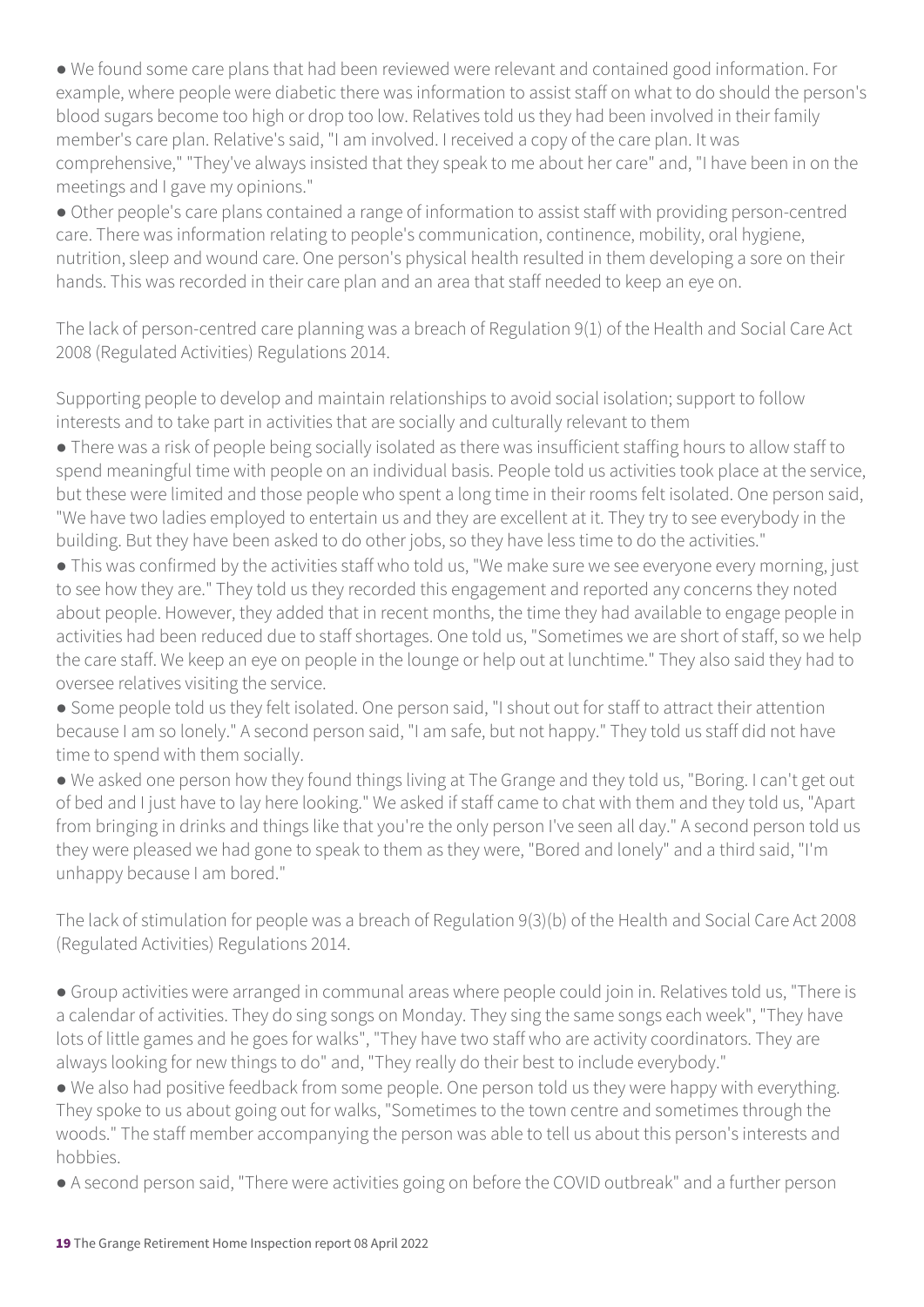had received a hand massage and told us they enjoyed this, "Very much."

End of life care and support

● Although there was no one currently living at the service who was receiving end of life care we saw that some people had advanced care plans in place. These recorded people's preferences around their end of life care, including whether or not they were for active treatment.

● One person's end of life care plan asked that a particular family member was contacted and involved at this stage of their life.

#### Meeting people's communication needs

Since 2016 onwards all organisations that provide publicly funded adult social care are legally required to follow the Accessible Information Standard (AIS). The standard was introduced to make sure people are given information in a way they can understand. The standard applies to all people with a disability, impairment or sensory loss and in some circumstances to their carers.

● Information around people's individual communication needs was recorded in their care plans. One person was recorded as sometimes slurring when speaking and staff were advised to ask them to slow down and reassure them which would help them with their speech and understanding. We heard a staff member with this person repeating information to be able to communicate with them.

● A person told us staff were good with people unable to communicate. They said, "When I watch staff work with those who can't communicate so easily, I get a lot of pleasure in watching the reaction of those people. They're really good with them."

#### Improving care quality in response to complaints or concerns

- There was a complaints procedure in place and information on how to make a complaint was made readily available. Where complaints had been made, we could see these had been responded to promptly and to people's satisfaction.
- Relative's told us they knew how to make a complaint. One relative said, "Yes, I know how to make a complaint. Since the new management has come in, they have been approachable."
- We read senior staff had met with family members to resolve any complaints and in the event it was related to a maintenance issue this was resolved within a day.

● We also read compliments received by the service. These included, 'It's a relief to know that [person's name] referrals are now firmly in place' and, 'I have always had confidence that all staff members will try to do the best for [person] and other residents and would never allow them to be unavoidably harmed or neglected. It was the staff who kept our faith with The Grange'.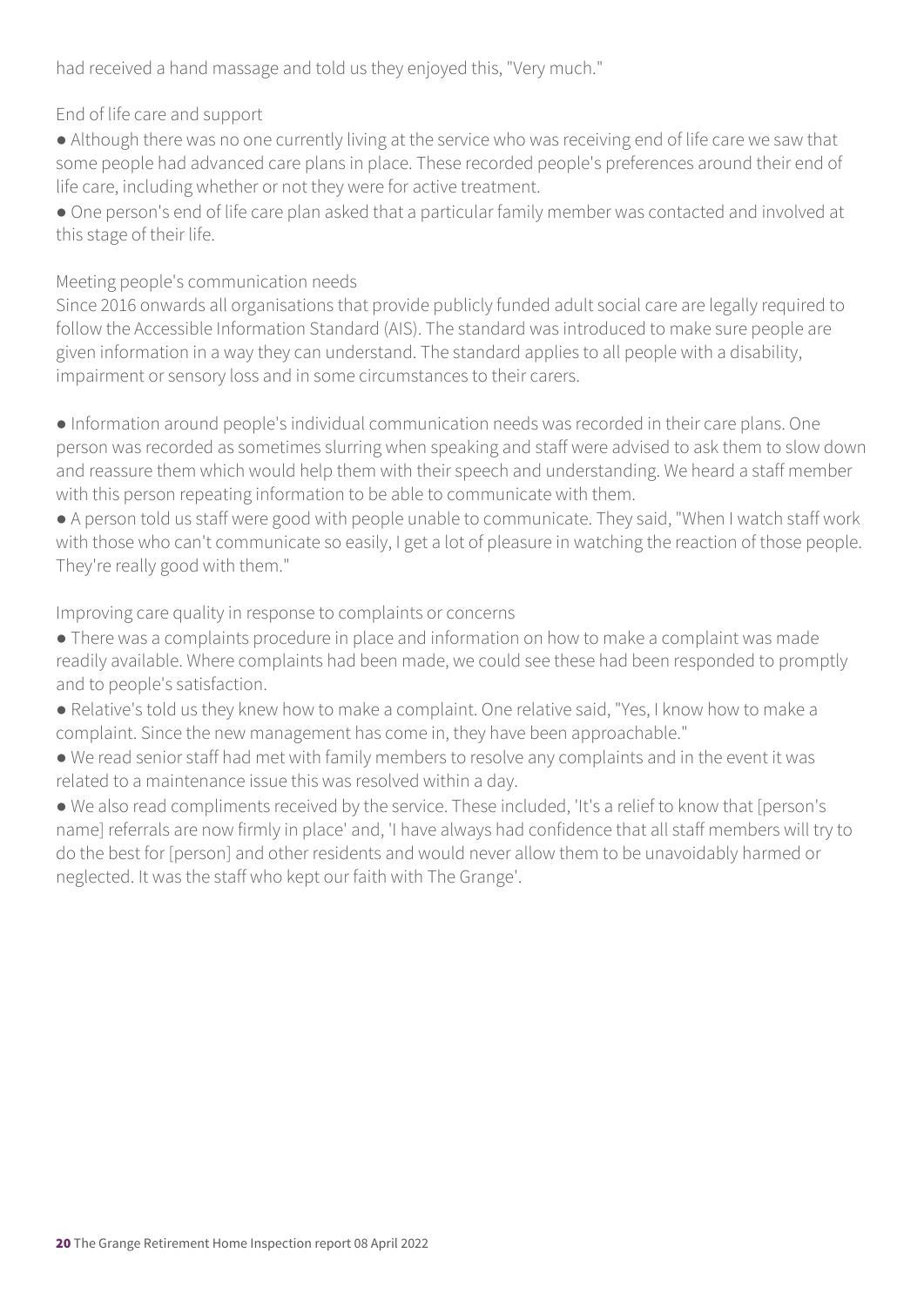### Is the service well-led?

### Our findings

Well-Led – this means we looked for evidence that service leadership, management and governance assured high-quality, person-centred care; supported learning and innovation; and promoted an open, fair culture.

At the last inspection this key question was rated as Requires Improvement. At this inspection this key question has now deteriorated to Inadequate due to a number of continued breaches and lack of significant improvement in the service. This meant there were considerable shortfalls in service leadership which did not assure the delivery of high-quality care.

Promoting a positive culture that is person-centred, open, inclusive and empowering, which achieves good outcomes for people

At our focused inspection in September 2021 we found a lack of good governance and robust management oversight within the service. This was a breach of Regulation 17 of the Health and Social Care Act 2008 (Regulated Activities) Regulations 2014. We found little overall improvement at this inspection, a number of continued shortfalls, therefore the provider remained in breach.

● We asked management to tell us what changes had been made since our last inspection. The operations manager said, "I think you will find the home is in much more of a positive position. We've still got things to do, we're not 100%, but much further down the road than previously." They added, "We've got good oversight now and some good audits which are picking up issues. The audits have shown us we need to review staff skills, we need more equipment and further training for staff is required." However, despite being told this, we identified shortfalls and poor practice within the first three hours of our inspection. This demonstrated to us management did not have a system in place to robustly monitor the quality of care people received and in particular staff practice.

● The registered provider was not alert to the culture within the service and management had failed to ensure staff displayed the right values and behaviours towards people. During the day, the whole staff team on the first floor were agency staff. These staff displayed poor practices as they did not take time to make basic conversation with people when carrying out tasks or give people the respect, privacy and dignity they deserved. Management had not noticed this, and they were only made aware when we brought it to their attention.

• On leaving our inspection, four staff members came in for their night shift without wearing masks. This was picked up by the operations manager.

● No changes had been made to the environment since our last inspection, despite our recommendation. People still lived in an environment where management had not taken time to check whether sensory items or areas of interest would improve people's experience of care. Despite management knowing that one person carpets and furnishings needed changing, they had not acted on this.

● Management had not recognised that some people felt socially isolated. This was not just in relation to COVID-19 and the current outbreak, but in general as they told us staff did not take time to just come and talk with them.

● Although management were working through the care plans, there continued to be a lack of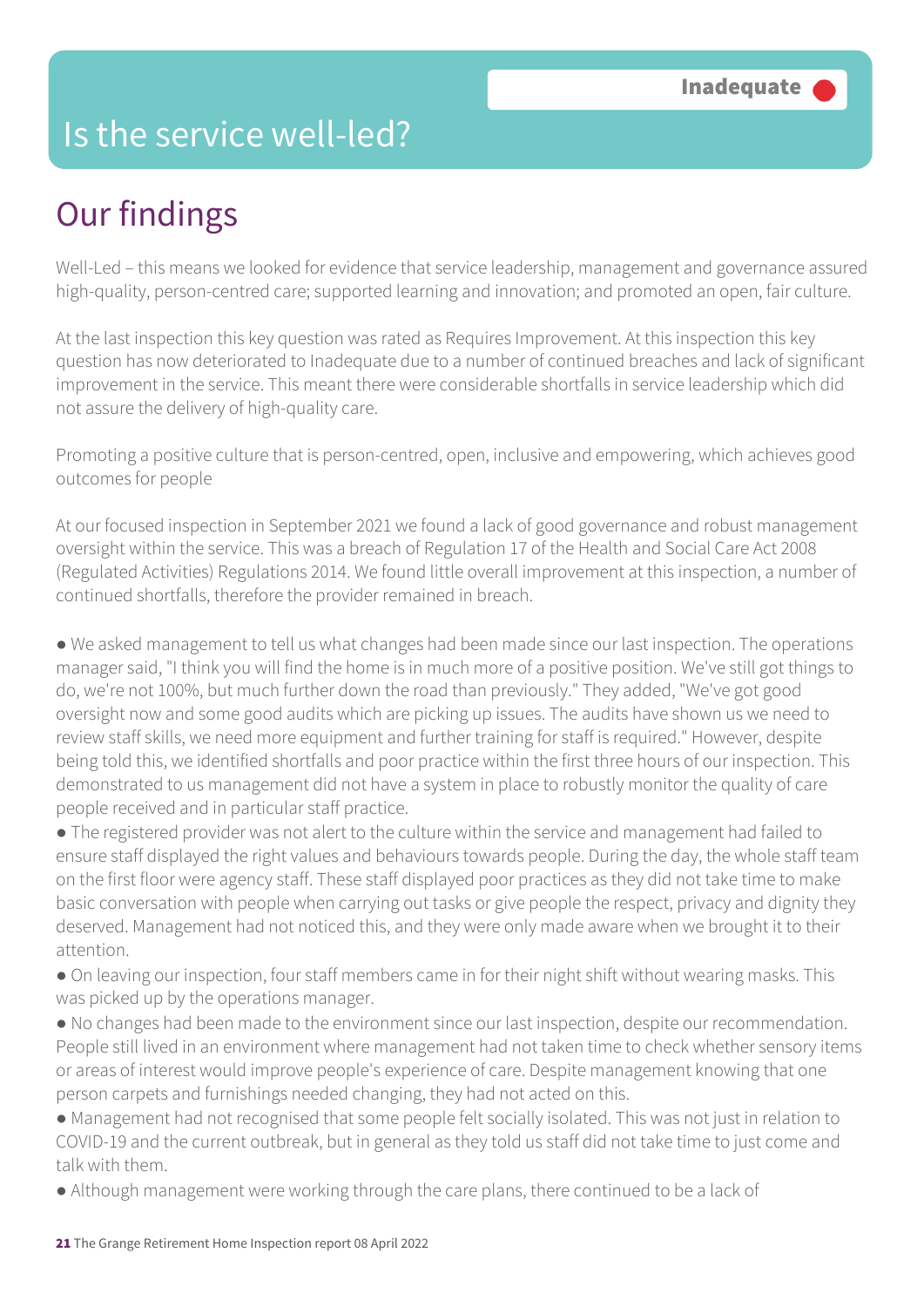contemporaneous records in place for people. Risks had not been identified and guidance wasn't in place for staff to help them manage those risks.

● There was a genuine sense, however, that senior management cared for people and wished them to have a good life at The Grange. But, despite this, the registered providers had failed to make the required improvements identified at our last inspection.

The on-going lack of good governance and management oversight at the service was a continued breach of Regulation 17 of the Health and Social Care Act 2008 (Regulated Activities) Regulations 2014.

The registered provider and staff being clear about their roles, and understanding quality performance, risks and regulatory requirements; How the provider understands and acts on the duty of candour, which is their legal responsibility to be open and honest with people when something goes wrong

- Services registered with the Care Quality Commission are required to notify us of significant incidents or accidents affecting people using the service. We checked and found that we had received notifications from The Grange in line with requirements.
- We saw the ratings from our previous inspection displayed within the service and the registered provider had included the ratings on their website.
- Some staff felt there had been some positive changes since our last inspection. One staff member said, "The management are more proactive." They told us senior staff and managers were, "Supportive." The new manager told us, "I feel very supported. Even the home managers of the sister homes and the director are amazing. We've had some very good training here, which I've never had before."
- There was a new chef at the service and they and management had agreed a plan of action to improve the dining experience for people. They told us, "I have been asked to involve residents more in planning the menu and to meet residents to hear their feedback. I am going to introduce 'show plates' so residents can see and smell the food when making a choice about what to eat."
- We reviewed the medicines audits and saw these sampled 10 people's medicines and their medicine administration record each month. These had not identified any major issues, but a couple of areas for improvement and both were being addressed.
- Where people experienced accidents or incidents, or complaints were made to the service, an apology was given.

Engaging and involving people using the service, the public and staff, fully considering their equality characteristics

- Resident's meetings were held in which we read that activities and mealtimes were discussed. Actions were identified to be taken forward, such as specific activities for people.
- Relatives were also encouraged to be involved. Senior management told us, "[Manager] has met with a lot of relatives. We are also emailing relatives globally as well as individually. They have fed back that they feel their relative is safer and they now know who to contact. [Manager] plans to get residents involved in interviewing prospective staff." They sent us evidence of communication with relatives, together with minutes from remote relative's meetings following our inspection.
- Relatives had confidence in the new management team. One relative told us, "The operations manager is very reassuring." Another said, "They've just changed the management. They are trying to listen to the residents. They have introduced Zoom meetings and a newsletter. One concern was that it took a long time to answer the front door. Now there's a lady near the door to let us in. This is a very positive development." All relatives felt listened to and their views taken seriously.
- Management engaged with people. We saw a manager come in and speak with three people. They chatted for around five minutes. We asked people if they saw much of the manager's and one person told us, "Oh yes, they come and check that everything is all right." Although we did observe this, management